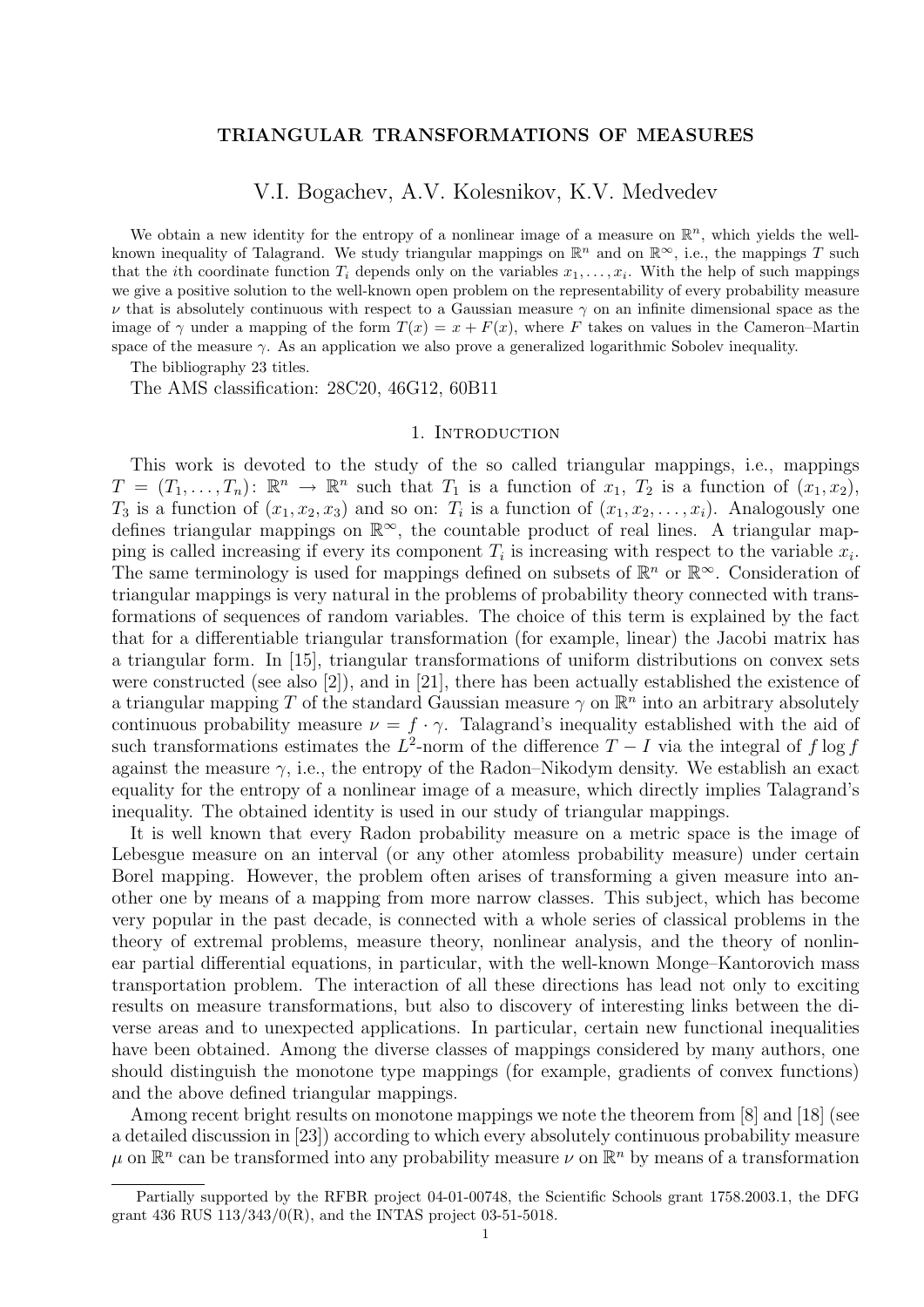T of the form  $T(x) = \nabla \varphi(x)$ , where  $\varphi$  is a convex function. Such transformations are natural analogs of increasing functions on the real line. This theorem plays an important role in obtaining a number of interesting inequalities in [19], [9]. In the papers [11], [12], an infinite dimensional analog of this theorem has been obtained in the partial case of a Gaussian measure, namely, it has been shown that a Radon Gaussian measure  $\gamma$  with the Cameron–Martin space H can be transformed into any probability measure  $\nu = f \cdot \gamma$  that is absolutely continuous with respect to  $\gamma$  and satisfies some additional restriction by a monotone (in a natural sense) mapping of the form

$$
T(x) = x + F(x), \quad F: X \to H,
$$
\n
$$
(1.1)
$$

where  $F(x) = \nabla_H \varphi(x)$  for some function  $\varphi$  from the Sobolev class  $W^{2,1}(\gamma)$ . For example, the aforementioned restriction is satisfied if  $f \log f \in L^1(\gamma)$ . The transformations of the form (1.1) are abstract Girsanov transformations of the classic Wiener space; many works are devoted to their study (see references in [3] and [22]). In the case of the classic Wiener space  $C[0, 1]$ , the Cameron–Martin space consists of the absolutely continuous functions x with  $x(0) = 0$  and  $x' \in L^2[0,1]$ . It was made clear in the works of Cameron and Martin, Maruayama, Prokhorov, Skorokhod, and Girsanov that under broad assumptions a mapping of the form

$$
T(w)(t) = w(t) + \int_0^t \sigma(s, w(\cdot)) ds
$$

transforms the Wiener measure into an equivalent one, and many important in applications mappings that accomplish equivalent transformations of the Wiener measure have the indicated form. We remark that measures of the form  $\gamma \circ T^{-1}$  with a mapping T of type (1.1) are called representable in Definition 2.7.1 of the book [22]. It is shown in Chapter 2 of that book that the set of representable measures is everywhere dense in the set of all probability measures absolutely continuous with respect to  $\gamma$  in the metric generated by the variation norm. In addition, it is proved there that any probability measure  $\mu$  equivalent to  $\gamma$  can be transformed into  $\gamma$  by a mapping of the form (1.1). It has been shown in [10] that the measure  $\gamma$  can be transformed into every probability measure  $\nu$  that is absolutely continuous with respect to it by a mapping of the form  $T(x) = U(x) + F(x)$ , where U preserves  $\gamma$  and  $F: X \to H$ . However, the problem of existence of a transformation  $T = I + F$  with a mapping F taking on values in the Cameron–Martin space and transforming the measure  $\gamma$  into an arbitrary probability measure  $\nu$  absolutely continuous with respect to  $\gamma$  was left open in the cited papers. Our main results (they have been announced in [7]; here some assertions are reinforced) are as follows. In §2 we introduce and study canonical triangular mappings of measures. In §3 we establish an exact equality for the entropy of a nonlinear image of a measure on  $\mathbb{R}^n$ , which yields Talagrand's inequality and reinforces a result of the work [16], obtained for gradient mappings. In §4 some applications of the obtained results are given. In the infinite dimensional case, we prove the existence of a triangular mapping T of a centered Radon Gaussian  $\gamma$  into an arbitrary probability measure  $\nu$  that is absolutely continuous with respect to  $\gamma$  such that  $T(x) = x + F(x)$ , where F takes on values in the Cameron–Martin space H of the measure  $\gamma$ . A generalized logarithmic Sobolev inequality is obtained.

On Gaussian measures, see [3]. One can assume throughout that we deal with the countable power of the standard Gaussian measure on the real line. In this case, the Cameron–Martin space  $H$  is the classic Hilbert space  $l^2$ .

Let  $\mu \circ T^{-1}$  denote the image of a measure  $\mu$  under a measurable mapping T, i.e., the measure defined by the equality  $\mu \circ T^{-1}(B) := \mu(T^{-1}(B))$ . Let  $W_{loc}^{p,r}(\mathbb{R}^n)$ , where  $p \geq 1$  and  $r \in \mathbb{N}$ , denote the Sobolev class of functions on  $\mathbb{R}^n$  which along with their generalized partial derivatives up to order r belong to  $L^p(U)$  for every ball U.

#### 2. Properties of triangular transformations of measures

We recall (details can be found in [4, Ch. 10]) that for every Borel probability measure  $\mu$  on the space  $\mathbb{R}^n \times \mathbb{R}^k$  having the projection  $\mu_n$  on  $\mathbb{R}^n$ , there exist conditional probability measures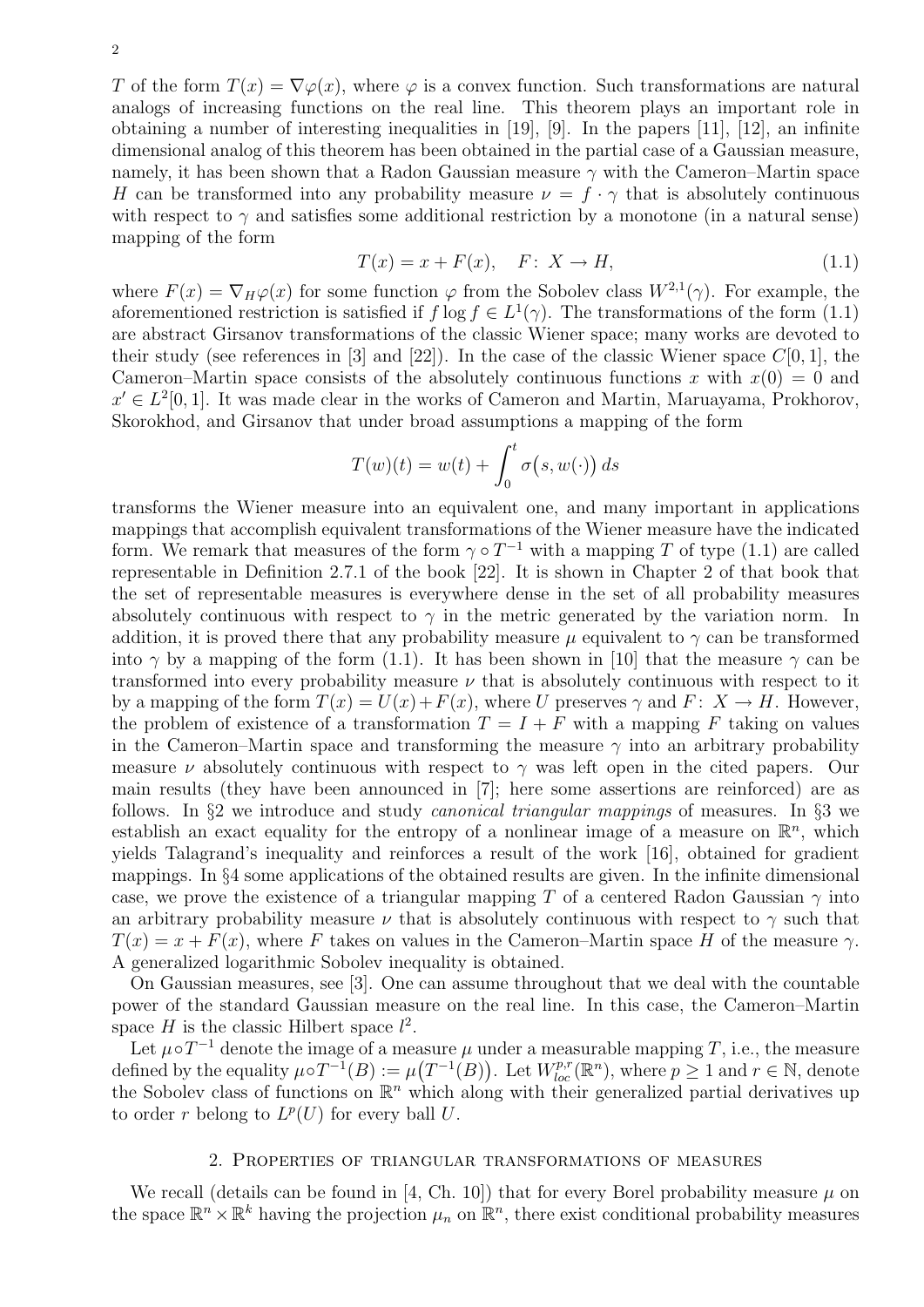$\mu^x$  on the affine subspaces  $x + \mathbb{R}^k$ , where  $x \in \mathbb{R}^n$ , such that for every Borel set B in  $\mathbb{R}^n \times \mathbb{R}^k$ , the function  $x \mapsto \mu^x(B)$  is Borel measurable and one has

$$
\mu(B) = \int_{\mathbb{R}^n} \mu^x(B) \,\mu_n(dx). \tag{2.1}
$$

One can also define conditional measures on one and the same space  $\mathbb{R}^k$  (such conditional measures will be denoted by  $\mu_x$  in order to distinguish them from the conditional measures  $\mu^x$ on the fibers), but then (2.1) should be written in the form

$$
\mu(B) = \int_{\mathbb{R}^n} \mu_x(B^x) \,\mu_n(dx).
$$

where  $B^x := \{y \in \mathbb{R}^k : (x, y) \in B\}$ . The measure  $\mu^x$  is the image of the measure  $\mu_x$  under the shift by the vector x. For every bounded (or  $\mu$ -integrable) Borel function  $\varphi$  on  $\mathbb{R}^{n+k}$  there holds the equality

$$
\int_{\mathbb{R}^{n+k}} \varphi(z) \,\mu(dz) = \int_{\mathbb{R}^n} \int_{x+\mathbb{R}^k} \varphi(z) \,\mu^x(dz) \,\mu_n(dx) \n= \int_{\mathbb{R}^n} \int_{\mathbb{R}^k} \varphi(x,y) \,\mu_x(dy) \,\mu_n(dx),
$$

where in the last integral the points of  $\mathbb{R}^{n+k}$  are written in the form  $z = (x, y)$ .

If the measure  $\mu$  is given by a density  $\rho$  with respect to Lebesgue measure (by convention we take a Borel version of  $\rho$ , then the measure  $\mu_n$  is given by density

$$
\varrho_n(x) = \int_{\mathbb{R}^k} \varrho(x, y) \, dy,
$$

and the conditional measures are given by densities

$$
\varrho^x(y) = \varrho(x, y) \Bigl( \int_{\mathbb{R}^k} \varrho(x, z) \, dz \Bigr)^{-1}
$$

with respect to the k-dimensional Lebesgue measure. In this case, for the points  $x$  such that the integral of  $\rho(x, z)$  in z vanishes (the set of all such points is Borel measurable and has  $\mu_n$ -measure zero), we take for  $\varrho^x$  some fixed probability density (for definiteness we take the standard Gaussian density).

For every pair of probability measures  $\mu$  and  $\nu$  on  $\mathbb{R}^n$ , where  $\mu$  is absolutely continuous, there exists a Borel increasing triangular mapping  $T_{\mu,\nu}$  that transforms  $\mu$  into  $\nu$ . This mapping is defined on some Borel set of full  $\mu$ -measure, and every kth component of  $T_{\mu,\nu}$ , as a function of the variables  $x_1, \ldots, x_k$ , is defined on a Borel set in  $\mathbb{R}^k$  whose intersections with the straight lines parallel to the kth coordinate line are intervals. As shown below, such a mapping is unique up to a redefinition on a set of  $\mu$ -measure zero provided that  $\nu$  possesses nonatomic conditional measures on the coordinate lines (e.g., is absolutely continuous). We shall call canonical the version of  $T_{\mu,\nu}$  that is defined as follows by induction on n. For  $n = 1$  we set

$$
F_{\mu}(t) := \mu((-\infty, t)), \quad t \in \mathbb{R}^{1}, \quad G_{\mu}(u) := \inf\big\{s \colon F_{\mu}(s) \ge u\big\}, \quad u \in (0, 1),
$$

$$
T_{\mu, \nu} := G_{\nu} \circ F_{\mu}.
$$

If the function  $G_{\nu}$  has a finite limit as  $u \to 0$  or  $u \to 1$ , then we define  $G_{\nu}(0)$  or  $G_{\nu}(1)$  as the corresponding limit. If the function  $F_{\mu}$  assumes some of the values 0 and 1 (the sets  $F_{\mu}^{-1}(0)$  and  $F_{\mu}^{-1}(1)$  are either empty or rays) and the function  $G_{\nu}$  has no finite limit at the corresponding point, then the mapping  $F_{\mu,\nu}$  is defined on some interval (bounded or unbounded) of full  $\mu$ measure. The mapping  $F_{\mu}$  takes  $\mu$  to Lebesgue measure  $\lambda$  on  $(0, 1)$ , and  $G_{\nu}$  takes  $\lambda$  to  $\nu$ . This remains true for any probability measures provided that  $\mu$  has no atoms. Note that the function  $G_{\nu}$  is left continuous. Indeed, suppose that points  $u_i$  increase to  $u$ , but  $G_{\nu}(u_i) < G_{\nu}(u) - \varepsilon$ , where  $\varepsilon > 0$ . Then there exist points  $s_i$  with  $F_{\nu}(s_i) \geq u_i$  and  $s_i < G_{\nu}(u) - \varepsilon$ . We may assume that the sequence  $\{s_i\}$  increases to some  $s \leq G_\nu(u) - \varepsilon$ . This gives  $F_\nu(s) \geq u$  by the left continuity of  $F_{\nu}$ , which contradicts the definition of  $G_{\nu}(u)$ . Since the function  $F_{\mu}$  is continuous,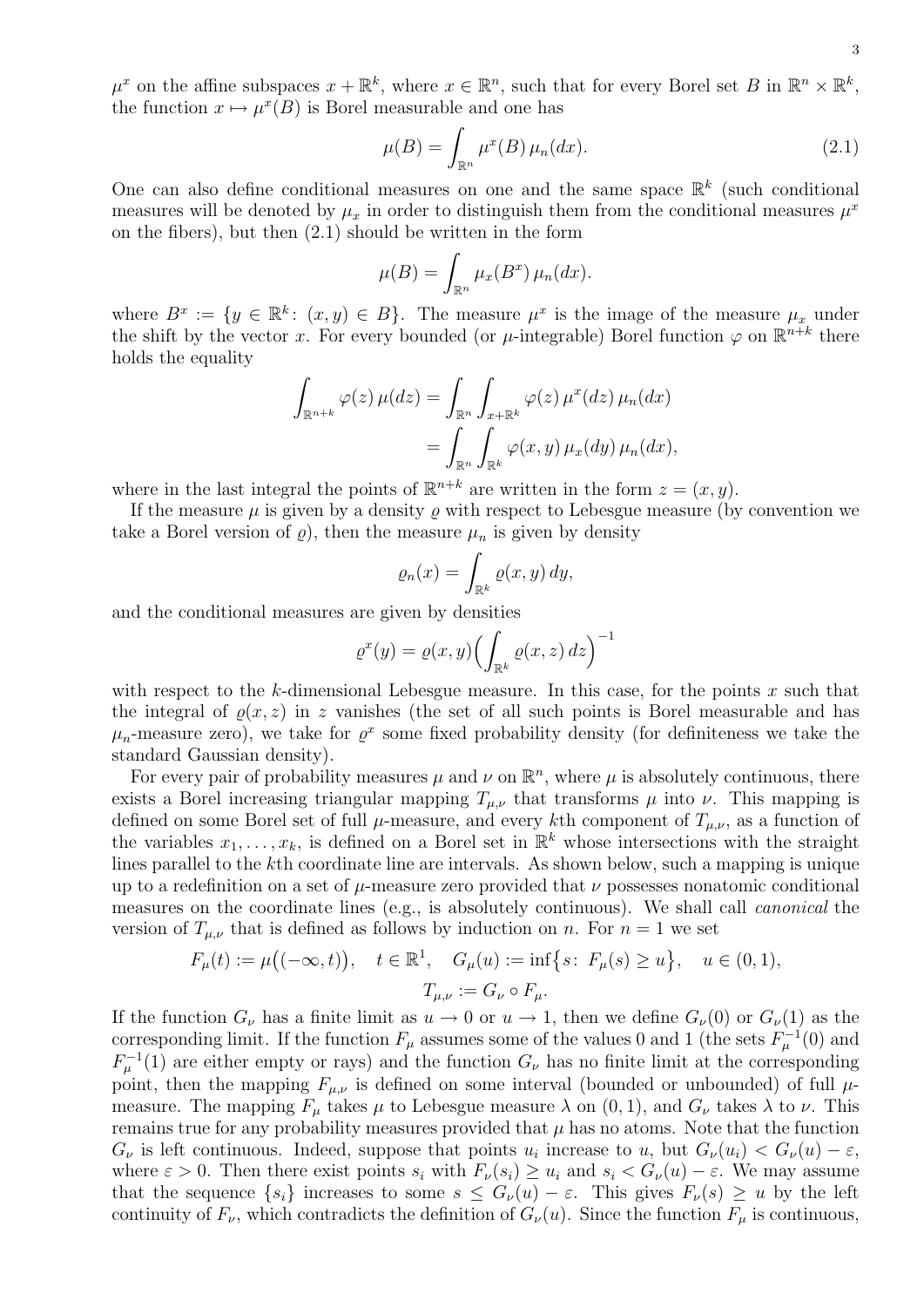the function  $G_{\nu} \circ F_{\mu}$  is left continuous. If the measure  $\nu$  is equivalent to Lebesgue measure (or at least is positive on all intervals), then this function is continuous. It is readily seen that the function  $G_{\nu}$  is injective (unlike, generally speaking, the function  $F_{\nu}$ ) if  $\nu$  has no atoms (for example, is absolutely continuous). In the case  $n = 2$  we denote by  $\mu_1$  and  $\nu_1$  the projections of the measures  $\mu$  and  $\nu$  to the first coordinate line and take the canonical mapping  $T_1$  that takes  $\mu_1$  to  $\nu_1$ . Let  $\mu_x$  and  $\nu_x$  denote the conditional probability measures on the second coordinate line,  $x \in \mathbb{R}^1$ . For  $\mu_1$ -almost every  $x_1$ , one has the conditional probability density

$$
\varrho_{\mu}^{x_1}(x_2) := \varrho_{\mu}(x_1, x_2) \Bigl( \int_{\mathbb{R}} \varrho_{\mu}(x_1, u) \, du \Bigr)^{-1}.
$$

The measure on the real line with density  $\varrho_\mu^{x_1}$  can be transformed by a one dimensional canonical mapping to the conditional probability measure  $\nu_{T_1(x_1)}$ . The corresponding canonical mapping is denoted by  $x_2 \mapsto T_2(x_1, x_2)$  (according to the one dimensional case, the domain of definition of this mapping may be a proper interval). If  $\nu$  has a density  $\rho_{\nu}$ , then  $\nu_{T_1(x_1)}$  is defined by density  $\varrho_{\nu}^{T_1(x_1)}(\cdot)$ , where

$$
\varrho_{\nu}^{x_1}(x_2) := \varrho_{\nu}(x_1, x_2) \Bigl( \int_{\mathbb{R}} \varrho_{\nu}(x_1, u) \, du \Bigr)^{-1}.
$$

We observe that  $\int \varrho_{\nu}(T_1(x_1), u) du > 0$  for  $\mu_1$ -almost all  $x_1$  by the equality  $\nu_1 = \mu_1 \circ T_1^{-1}$ . It is clear that  $T := (T_1, T_2)$  is an increasing triangular mapping and takes  $\mu$  into  $\nu$ . Indeed, for every bounded Borel function  $h$  on  $\mathbb{R}^2$  we have

$$
\int h(x,t)d\nu = \int \int h(x,t)\,\nu_x(dt)\nu_1(dx).
$$

By using twice the change of variable, we obtain a chain of equalities

$$
\int \int h(x,t) \nu_x(dt) \nu_1(dx) = \int \int h(T_1(x),t) \nu_{T_1(x)}(dt) \mu_1(dx)
$$
  
= 
$$
\int \int h(T_1(x), T_2(x,t)) \mu_x(dt) \mu_1(dx) = \int h \circ T d\mu.
$$

The construction continues inductively by using one dimensional conditional densities on the last coordinate line. If for some  $n \geq 1$  the existence of canonical triangular mappings is already established, then such a mapping for measures on  $\mathbb{R}^{n+1}$  is constructed in the same way as in the two dimensional case considered above. Namely, the projections of the measures  $\mu$  and  $\nu$  on  $\mathbb{R}^n$ are denoted by  $\mu_n$  and  $\nu_n$ . The corresponding conditional measures on the last coordinate line are denoted by  $\mu_x$  and  $\nu_x$ ,  $x \in \mathbb{R}^n$ , and the density of  $\mu_x$  is denoted by  $\rho_x^x$ . By the inductive assumption there exists a canonical Borel triangular mapping  $T = (T_1, \ldots, T_n)$ :  $\mathbb{R}^n \to \mathbb{R}^n$ taking  $\mu_n$  to  $\nu_n$  (the domain of definition of T may be a proper Borel subset of  $\mathbb{R}^n$  of full  $\mu_n$ -measure). We take for  $T_{\mu,\nu}$  the mapping  $T_{\mu,\nu} = (T_1, \ldots, T_{n+1})$ , where the last component is defined as follows: for fixed  $x = (x_1, \ldots, x_n) \in \mathbb{R}^n$ , the function  $t \mapsto T_{n+1}(x_1, \ldots, x_n, t)$  is the canonical transformation of the measure with density  $\rho^x_\mu$  to the measure  $\nu_{T(x)}$ . The domain of definition of  $T_{n+1}$  is a Borel set of full  $\mu$ -measure such that its intersections with the straight lines parallel to the last coordinate line are intervals (bounded or unbounded). Let us verify that the function  $T_{n+1}$  is Borel. Since it is increasing and left continuous in  $x_{n+1}$ , it suffices to verify that it is Borel with respect to  $x = (x_1, \ldots, x_n)$  whenever  $x_{n+1}$  is fixed (see, e.g., [4, Lemma 6.4.6]). By construction we have

$$
T_{n+1}(x, x_{n+1}) = G_{\nu_{T(x)}}(F_{\mu_x}(x_{n+1})).
$$

The function  $x \mapsto F_{\mu_x}(x_{n+1}) = \mu_x((-\infty, x_{n+1}))$  is Borel measurable. Hence it suffices to show that the function  $(x, z) \mapsto G_{\nu_{T(x)}}(z)$  on  $\mathbb{R}^n \times (0, 1)$  is Borel measurable. Since it is increasing and left continuous in z, one has only to verify that the function  $x \mapsto G_{\nu_{T(x)}}(z)$  is Borel measurable for every fixed  $z$ , which by the Borel measurability of  $T$  reduces everything to the justification of the Borel measurability of the function  $\psi: x \mapsto G_{\nu_x}(z)$ . For every  $c \in \mathbb{R}^1$  the set  $\{x: \psi(x) < c\}$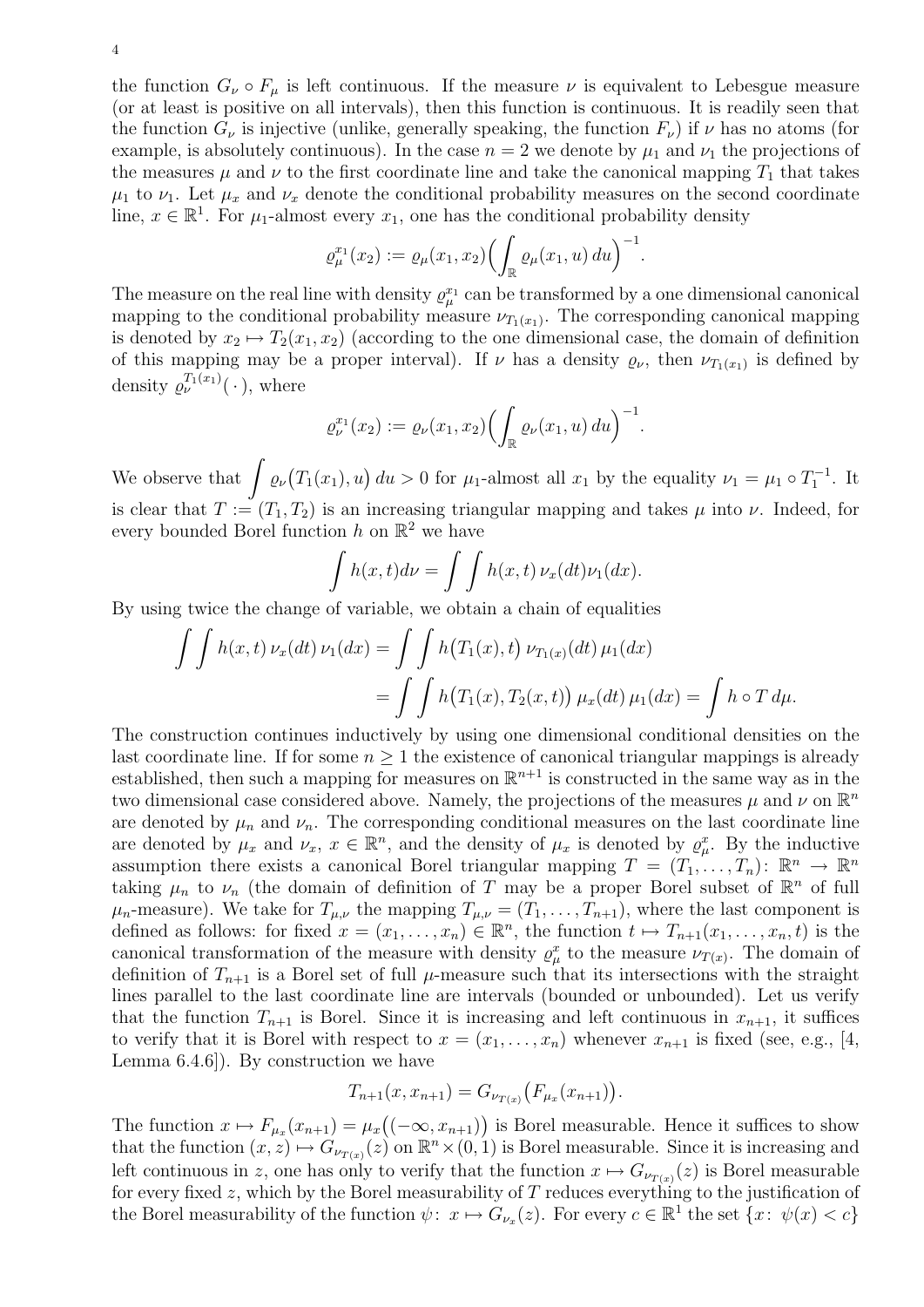5

is the projection of the set  $E := \{(x, s): \nu_x((-\infty, s)) \geq z, s < c\}$  on  $\mathbb{R}^n$ . The set E is Borel, because so is the function  $(x, s) \mapsto \nu_x((-\infty, s))$ , which is increasing and left continuous in s and Borel measurable in x. Since the sections  $E_x := \{s : (x, s) \in E\}$  are semiclosed intervals, hence are  $\sigma$ -compact, the Arsenin–Kunugui theorem (see [14, Theorem 35.46]) yields the Borel measurability of the projection of  $E$ . Thus, the Borel measurability of  $T$  is established. The chain of equalities indicated above remains valid if we replace  $\mu_1$  and  $\nu_1$  by  $\mu_n$  and  $\nu_n$ , which shows that we obtain a required mapping.

If the measure  $\mu$  is equivalent to Lebesgue measure, then one can take a nonvanishing Borel version of its density. Then the mapping  $T_{\mu,\nu}$  is defined on all of  $\mathbb{R}^n$  (the same is true if the projection of  $\mu$  on the first coordinate line and the conditional measures on the other coordinate lines are not concentrated on rays). In the general case, the domain of definition of  $T_{\mu,\nu}$  is a Borel set of full  $\mu$ -measure such that the kth component is defined on a Borel set in  $\mathbb{R}^k$ whose intersections with the straight lines parallel to the kth coordinate line are intervals. The mapping  $T_{\mu,\nu}$  is defined on the whole space also in the case where the measure  $\nu$  is concentrated on a bounded set, because in such a case, if  $n = 1$ , the function  $T_{\mu,\nu}$  is defined on the whole real line due to existence of finite limits of the function  $G_{\nu}$  at the points 0 and 1. In general, one cannot always extend  $T_{\mu,\nu}$  to an increasing mapping on the whole space. For example, if  $\mu$  is Lebesgue measure on the interval [0, 1], considered as on the whole real line, and  $\nu$  is the standard Gaussian measure on the real line, then the mapping  $T_{\mu,\nu}$  is defined on  $(0, 1)$ , but cannot be extended to an increasing function on the whole real line.

Finally, instead of transformations of measures on  $\mathbb{R}^n$  one can deal with transformations of measures on the cube  $[0,1]^n$ . Then the mapping  $T_{\mu,\nu}$  is defined on the whole cube, because in the one dimensional case it is defined on the whole closed interval [0, 1]. In some respects, it is more convenient to consider mappings of the cube. We observe that the case  $\mathbb{R}^n$  reduces to the case  $[0,1]^n$ . To this end, by using the mapping  $(x_1,\ldots,x_n) \mapsto (\arctg x_1,\ldots,\arctg x_n)$  and its inverse we pass from  $\mathbb{R}^n$  to  $(0,1)^n$  (this preserves the class of increasing triangular Borel mappings). Given two measures  $\mu$  and  $\nu$  on  $(0,1)^n$ , we take the mapping  $T_{\mu,\nu}$  on the cube  $[0,1]^n$  corresponding to their extensions to this cube and let  $\Omega = T_{\mu,\nu}^{-1}((0,1)^n)$ .

It is clear that in the case where the measure  $\mu$  is equivalent to Lebesgue measure, the mapping  $T_{\mu,\nu}$  is injective, since its first component is injective on the real line, the second component  $T_2(x_1, x_2)$  is injective as a function of  $x_2$  with fixed  $x_1$  and so on. Hence by Lusin's theorem  $T_{\mu,\nu}$  takes all Borel sets to Borel ones. In the general case, if  $\nu$  possesses atomless conditional measures on the coordinate lines (e.g., is absolutely continuous), then the mapping  $T_{\mu,\nu}$  is injective on a Borel set of full  $\mu$ -measure. Indeed, in the one dimensional case this is obvious (in this case  $\nu$  is atomless). The multidimensional case is justified by induction. To this end, we take a set  $E \subset \mathbb{R}^{n-1}$  with  $\mu_{n-1}(E) = 1$  on which the mapping  $(T_1, \ldots, T_{n-1})$ is injective. Then  $E \times \mathbb{R}^1$  contains a set of full  $\mu$ -measure on which T is injective, since for every  $y = (x_1, \ldots, x_{n-1}) \in E$ , the function  $t \mapsto T_n(x_1, \ldots, x_{n-1}, t)$  is injective on a set of full  $\mu_{\nu}$ -measure.

We note that in a similar manner an increasing triangular Borel mapping  $T_{\mu,\nu}$  is constructed in a more general case where  $\nu$  is an arbitrary Borel probability measure on  $\mathbb{R}^n$  and a Borel probability measure  $\mu$  is such that its projections on  $\mathbb{R}^k$ ,  $k = 1, \ldots, n$ , and the corresponding conditional measures have no atoms. A justification is given in [1]. With the help of finite dimensional canonical triangular mappings one constructs in an obvious way a canonical Borel triangular mapping  $T_{\mu,\nu}$  on the space  $\mathbb{R}^{\infty}$  transforming a Borel probability measure  $\mu$  to a Borel probability measure  $\nu$ , where it is assumed that the finite dimensional projections of  $\mu$ satisfy the aforementioned condition, for example, are absolutely continuous. To this end, the components of  $T_{\mu,\nu}$  are constructed inductively as the components of the canonical triangular mappings that transform the projections of  $\mu$  on  $\mathbb{R}^n$  to the projections of  $\nu$ . According to our construction the first *n* components of the canonical mapping on  $\mathbb{R}^{n+1}$  give the canonical mapping on  $\mathbb{R}^n$ .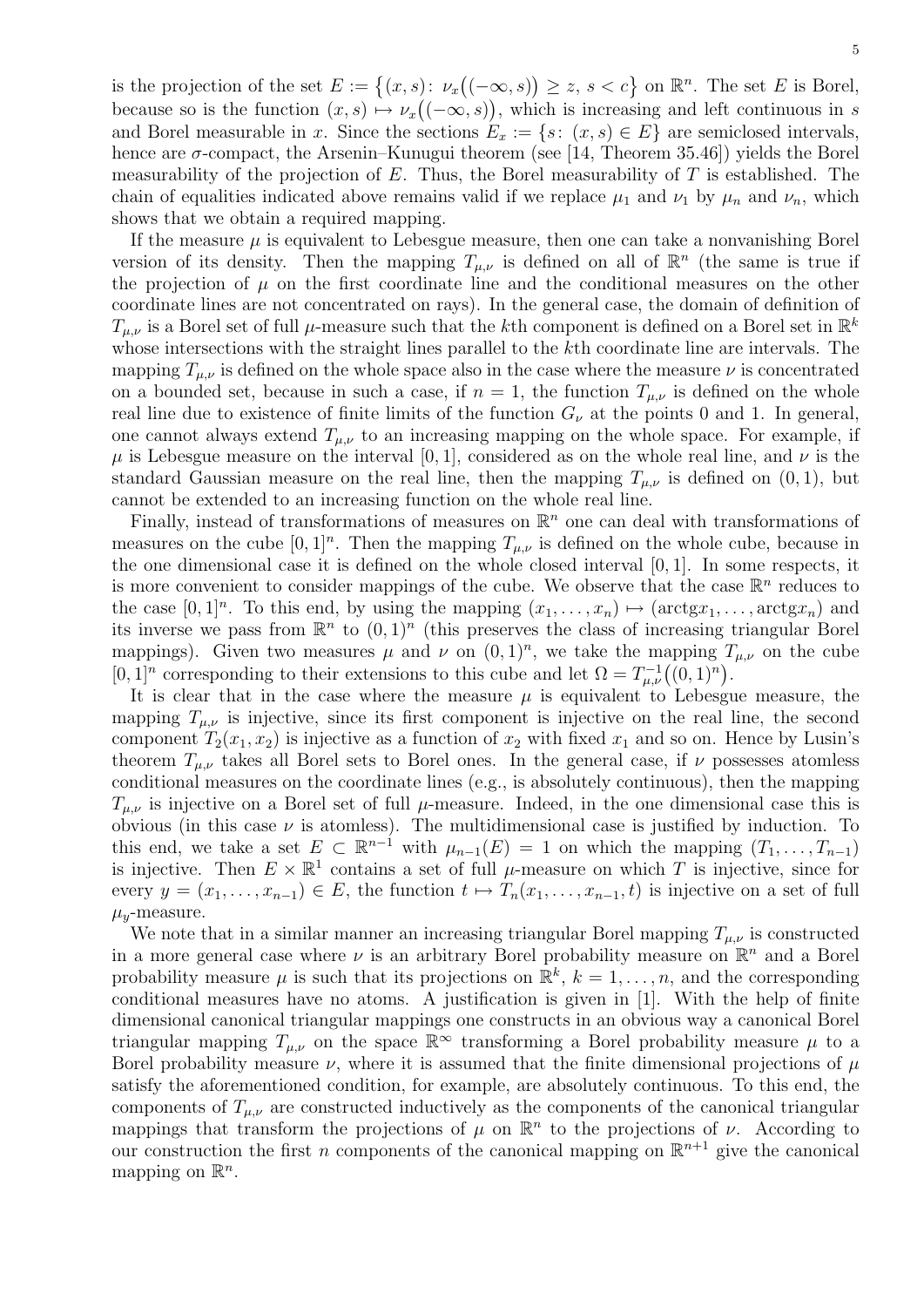It is clear from the construction that the mapping  $T_{\mu,\nu}$  depends on our choice of conditional measures for  $\mu$  and  $\nu$ . However, there holds the following uniqueness property in the class of  $\mu$ -equivalent increasing triangular mappings.

**Lemma 2.1.** Let  $\mu$  be a Borel probability measure on  $\mathbb{R}^{\infty}$ . Suppose that increasing triangular Borel mappings  $T = (T_n)_{n=1}^{\infty}$  and  $S = (S_n)_{n=1}^{\infty}$  are such that  $\mu \circ T^{-1} = \mu \circ S^{-1}$  and that, for every n, the mapping  $(T_1, \ldots, T_n)$  is injective on a Borel set of full measure with respect to the projection of  $\mu$  on  $\mathbb{R}^n$ . Then  $T(x) = S(x)$   $\mu$ -a.e.

In particular, if the projections of the measures  $\mu$  and  $\nu$  on the spaces  $\mathbb{R}^n$  are absolutely continuous, then there exists a canonical triangular mapping  $T_{\mu,\nu}$  and it is unique up to  $\mu$ equivalence in the class of increasing Borel triangular mappings that transform  $\mu$  into  $\nu$ .

*Proof.* It is clear that our assertion reduces to the case of mappings on  $\mathbb{R}^n$ . We prove it by induction on n. Let  $n = 1$ . Suppose that a point  $x_0$  belongs to the topological support of  $\mu$ . If  $T(x_0) < S(x_0)$ , then  $x_0$  cannot be an atom of  $\mu$ , since  $\mu(x: T(x) < t) = \mu(x: S(x) < t)$ for all t and one can take  $t = (T(x_0) + S(x_0))/2$ . Now we may assume that both functions T and S are continuous at  $x_0$ , since their discontinuity points form an at most countable set. By the continuity of both functions at  $x_0$  there exists a point  $x_1 > x_0$  that is not an atom of  $\mu$ such that the functions T and S are continuous at  $x_1$  and  $T(x_1) < S(x_0)$ . Taking  $t = T(x_1)$ we obtain that there exists a point  $y < x_0$  such that  $\mu((y, x_1)) = 0$  contrary to the fact that  $x_0$ belongs to the topological support of  $\mu$ .

Suppose our assertion is proved for some  $n \geq 1$ . Let us consider the case of  $\mathbb{R}^{n+1}$ . Set  $\nu := \mu \circ T^{-1} = \mu \circ S^{-1}$ . Denote by  $\mu_n$  and  $\nu_n$  the projections of  $\mu$  and  $\nu$  on  $\mathbb{R}^n$ . On the last coordinate line we fix conditional measures  $\mu_y$  and  $\nu_y$ ,  $y \in \mathbb{R}^n$ . By the inductive assumption, for any  $i \leq n$  we have  $T_i(x) = S_i(x)$   $\mu$ -a.e. Indeed, the images of the measure  $\mu_n$  under the mappings  $T_0 := (T_1, \ldots, T_n)$  and  $S_0 := (S_1, \ldots, S_n)$  coincide (they coincide with  $\nu_n$ ). This gives  $T_0 = S_0 \mu_n$ -a.e., which is equivalent to the coincidence of these mappings  $\mu$ -a.e., because they depend only on  $y := (x_1, \ldots, x_n)$ . Let us show now that for  $\mu_n$ -a.e.  $y = (x_1, \ldots, x_n)$ , there holds the equality  $T_{n+1}(x_1, ..., x_n, x_{n+1}) = S_{n+1}(x_1, ..., x_n, x_{n+1})$  for  $\mu_y$ -a.e.  $x_{n+1}$ . To this end, by the one dimensional case it suffices to verify the coincidence  $\mu_n$ -a.e. of the measures  $\mu_y \circ F_y^{-1}$ and  $\mu_y \circ G_y^{-1}$ , where

$$
F_y(t) = T_{n+1}(x_1, \ldots, x_n, t), \quad G_y(t) = S_{n+1}(x_1, \ldots, x_n, t).
$$

By hypothesis, there exists a Borel set  $E \subset \mathbb{R}^n$  with  $\mu_n(E) = 1$  such that the mapping  $T_0 = S_0$  is Borel and injective on E. There is a Borel mapping J on  $\mathbb{R}^n$  such that  $J(T_0(y)) = J(S_0(y)) = y$ for all  $y \in E$ . Let us take a countable family of bounded Borel functions  $\varphi_i$  on  $\mathbb{R}^n$  separating Borel measures and an analogous countable family of functions  $\psi_i$  on the real line. Let  $\zeta_i =$  $\varphi_i \circ J$ . Then  $\zeta_i(S_0(y)) = \zeta_i(T_0(y)) = \varphi_i(y)$  for all  $y \in E$ , i.e.,  $\mu_n$ -a.e. For all i and j, there holds the equality

$$
\int_{\mathbb{R}^{n+1}} \zeta_i(y)\psi_j(t) \nu(dydt) = \int_{\mathbb{R}^{n+1}} \zeta_i(S_0(y))\psi_j(S_{n+1}(y,t)) \mu(dydt)
$$
  
= 
$$
\int_{\mathbb{R}^n} \left(\int_{\mathbb{R}^1} \psi_j(S_{n+1}(y,t)) \mu_y(dt)\right) \varphi_i(y) \mu_n(dy) = \int_{\mathbb{R}^n} \left(\int_{\mathbb{R}^1} \psi_j(t) \mu_y \circ G_y^{-1}(dt)\right) \varphi_i(y) \mu_n(dy).
$$

The same equality is fulfilled for the measures  $\mu_y \circ F_y^{-1}$  in place of  $\mu_y \circ G_y^{-1}$ . Due to our choice of the functions  $\varphi_i$  and  $\psi_j$  we obtain the equality  $\mu_y \circ G_y^{-1} = \mu_y \circ F_y^{-1}$  for  $\mu_n$ -a.e. y.

The assumption that  $\nu$  possesses atomless conditional measures on the coordinate lines is essential for the uniqueness statement. Indeed, let  $\mu$  be Lebesgue on the square  $[0, 1]^2$  and let  $T_1(x_1) = S_1(x_1) = 0$ ,  $T_2(x_1, x_2) = x_2$ ,  $S_2(x_1, x_2) = (x_2 + 1)/2$  if  $0 \le x_1 \le 1/2$ , and  $S_2(x_1, x_2) = (x_2 - 1)/2$  if  $1/2 < x_1 \leq 1$ . Then T and S transform  $\mu$  into Lebesgue measure on the unit interval of the second coordinate line.

It is interesting to compare the canonical triangular mapping  $T_{\mu,\nu}$  transforming a probability measure  $\mu$  on  $\mathbb{R}^n$  to a probability measure  $\nu$  with the mapping  $\Psi$  which also takes  $\mu$  to  $\nu$  and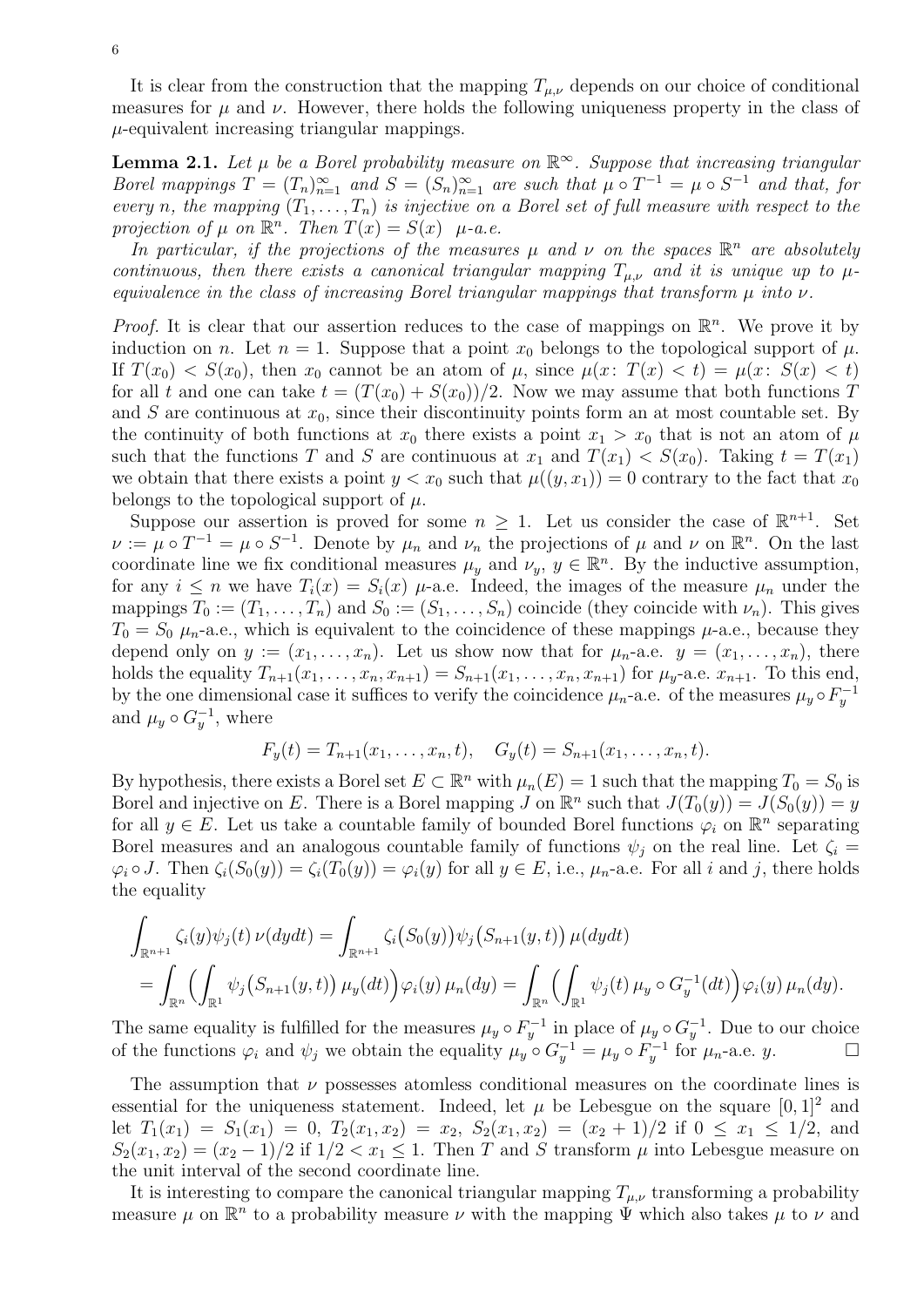satisfies the equality

$$
\int_{\mathbb{R}^n} |\Psi(x) - x|^2 \,\mu(dx) = \inf_{\sigma \in M(\mu,\nu)} \left\{ \int_{\mathbb{R}^{2n}} |y - x|^2 \,\sigma(dx dy) \right\},\,
$$

where  $M(\mu, \nu)$  is the set of all probability measures on  $\mathbb{R}^n \times \mathbb{R}^n$  having  $\mu$  and  $\nu$  as the projections to the factors. It is known (see [20], [23]) that if  $\mu$  is absolutely continuous and both measures have finite second moments, then the minimum is attained at a measure  $\sigma$  which is the image of  $\mu$  under the mapping  $x \mapsto (\Psi(x), x)$  for some mapping  $\Psi$  that is the gradient of some convex function V. In the one dimensional case  $\Psi$  is an increasing function and hence coincides with  $T_{\mu,\nu}$ . However, in higher dimensions this is no longer true: typical triangular mappings are not gradients, because the derivative of a gradient is given by a symmetric matrix (such a matrix can be triangular only if it is diagonal). It would be interesting to clarify how big is the difference between the indicated minimum and the value given by the canonical triangular mapping.

**Theorem 2.2.** Suppose a sequence of absolutely continuous probability measures  $\nu_j$  on  $\mathbb{R}^n$ converges in variation to a measure  $\nu$  and let  $\mu$  be a probability measure on  $\mathbb{R}^n$  equivalent to Lebesgue measure. Then the sequence of canonical triangular mappings  $T_{\mu,\nu_j}$  converges in measure  $\mu$  to the mapping  $T_{\mu,\nu}$ .

*Proof.* Let  $n = 1$ . Then  $\lim_{j\to\infty} T_{\mu,\nu_j}(t) = T_{\mu,\nu}(t)$  for almost every t, since the function  $F_{\mu}$  is strictly increasing and  $\lim_{j\to\infty} G_{\nu_j}(u) = G_{\nu}(u)$  for all points  $u \in (0,1)$  at which the function  $G_{\nu}$ is continuous, i.e., except for an at most countable set. Indeed, let  $u_0 \in (0,1)$  be a continuity point of  $G_{\nu}$  and  $s_0 = G_{\nu}(u_0)$ . It follows by the continuity of  $G_{\nu}$  at  $u_0$  that for an arbitrarily small  $\varepsilon > 0$  there holds the inequality

$$
F_{\nu}(s_0 - \varepsilon) < F_{\nu}(s_0) < F_{\nu}(s_0 + \varepsilon).
$$

Convergence of measures  $\nu_j$  to  $\nu$  in variation yields uniform convergence of the functions  $F_{\nu_j}$  to  $F_{\nu}$ . Hence for  $\delta := (F_{\nu}(s_0 + \varepsilon) - u_0)/2$  one can find a number  $N_1$  such that for every  $j > N_1$ , there holds the inequality  $|F_{\nu_j}(s_0+\varepsilon)-F_{\nu}(s_0+\varepsilon)| < \delta$ . Therefore,

$$
F_{\nu_j}(s_0 + \varepsilon) - u_0 = F_{\nu_j}(s_0 + \varepsilon) - F_{\nu}(s_0 + \varepsilon) + F_{\nu}(s_0 + \varepsilon) - u_0 \ge F_{\nu}(s_0 + \varepsilon) - u_0 - \delta = \delta > 0.
$$

Hence for every  $j > N_1$  we have  $s_0 + \varepsilon \ge \inf\{t: F_{\nu_j}(t) \ge u_0\} = G_{\nu_j}(u_0)$ . Similarly, there exists  $N_2$  such that  $s_0 - \varepsilon \le G_{\nu_j}(u_0)$  for all  $j \ge N_2$ . Thus,  $|G_{\nu_j}(u_0) - s_0| < \varepsilon$  for all sufficiently large j.

Suppose the theorem is proven for some  $n \geq 1$  and we are given probability measures  $\nu_j =$  $f_j dx$  convergent in variation to a measure  $\nu = f dx$  on  $\mathbb{R}^{n+1}$ . It suffices to verify that every subsequence in  $\{T_{\mu,\nu_j}\}$  contains a further subsequence convergent  $\mu$ -a.e. We recall the following fact (see Corollary 9.9.11 in [4]). Let  $\mu$  be a Radon probability measure on a completely regular space X with the Borel  $\sigma$ -algebra  $\mathcal{B}$ , let  $T_j: X \to X$  be measurable transformations convergent  $\mu$ -a.e. to a transformation T, let the measures  $\mu \circ T_i^{-1}$  $j_j^{-1}$  and  $\mu \circ T^{-1}$  be absolutely continuous with respect to  $\mu$ , and let their densities  $f_j := d(\mu \circ T_i^{-1})$  $j_j^{-1}$ )/d $\mu$  be uniformly integrable. Suppose that B-measurable functions  $\varphi_j$  converge in measure  $\mu$  to a function  $\varphi$ . Then the functions  $\varphi_j \circ T_j$ converge in measure to  $\varphi \circ T$ . Let  $P_n$  denote the projection from  $\mathbb{R}^{n+1}$  on  $\mathbb{R}^n$  and let  $\mu^{(n)}$ ,  $\nu^{(n)}$ and  $\nu_j^{(n)}$  denote the projections of the measures  $\mu$ ,  $\nu$  and  $\nu_j$  on  $\mathbb{R}^n$ . It is clear that the measure  $\mu^{(n)}$  is equivalent to Lebesgue measure. By the inductive assumption and the Riesz theorem one can assume, passing to a subsequence, that the mappings  $P_n \circ T_{\mu,\nu_j}$  converge  $\mu^{(n)}$ -a.e. to the mapping  $P_n \circ T_{\mu,\nu}$ , since they are the natural extensions of the mappings  $\Psi_j := T_{\mu^{(n)},\nu_j^{(n)}}$ and  $\Psi := T_{\mu^{(n)},\nu^{(n)}}$ , respectively, i.e.,  $P_n \circ T_{\mu,\nu_j} = \Psi_j \circ P_n$ ,  $P_n \circ T_{\mu,\nu} = \Psi \circ P_n$ . This is readily seen from the properties of canonical mappings. Since the measures  $\nu_i$  converge in variation to the measure  $\nu$ , passing to a subsequence once again, we may assume that  $f_i \to f$  a.e. In addition, the densities  $f_i$  are uniformly integrable. Set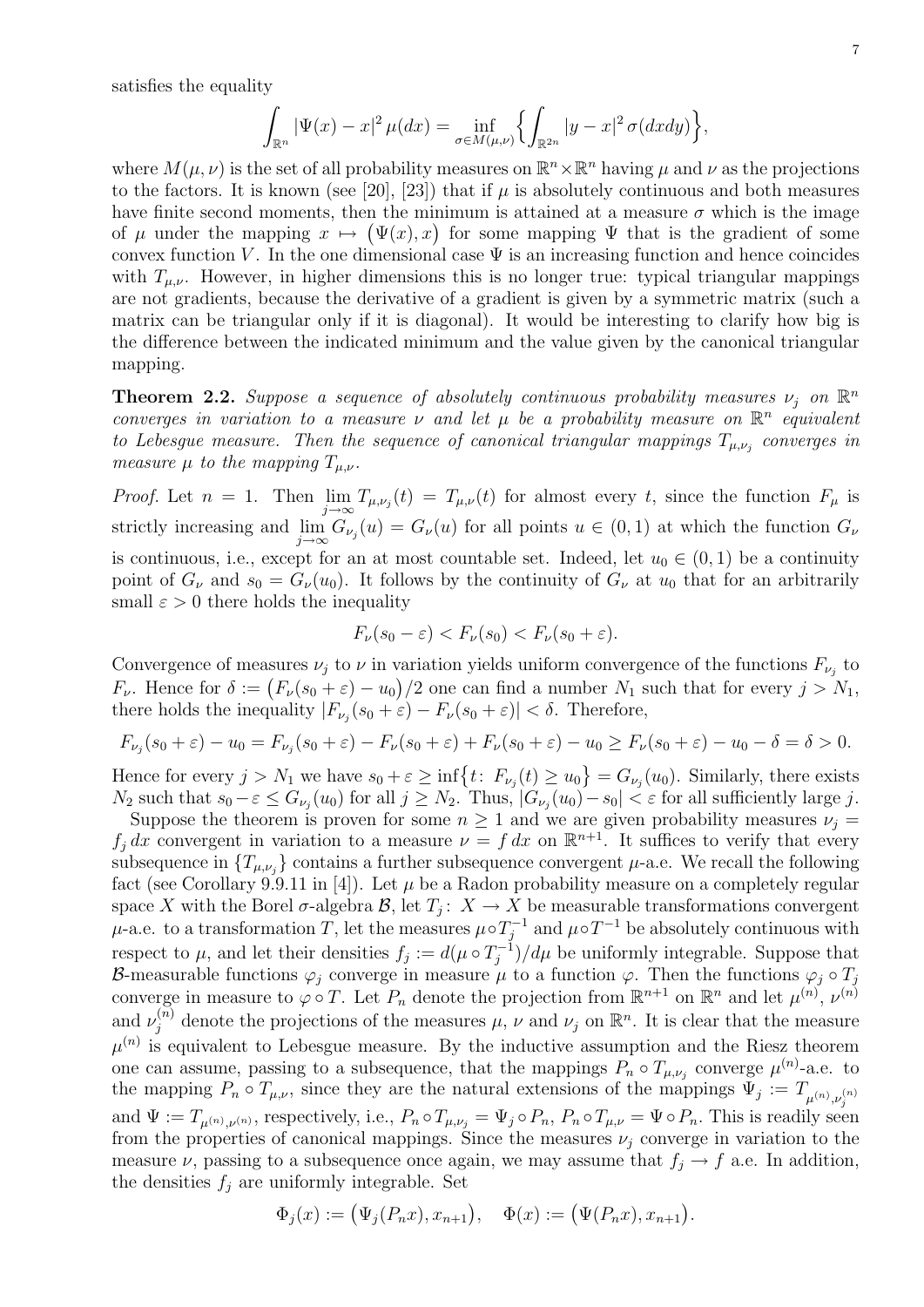Let  $\nu_{j,z}, z \in \mathbb{R}^n$ , denote the conditional measures on the last coordinate line for the measure  $\nu_j$ . It follows by the above described inductive construction of the components of canonical mappings and the considered one dimensional case that it suffices to obtain convergence of the one dimensional conditional measures  $\nu_{j,\Psi_j(y)}$  to the conditional measure  $\nu_{\Psi(y)}$  for almost all  $y \in \mathbb{R}^n$ . For every  $z \in \mathbb{R}^n$  we let

$$
\theta_j(z) := \int_{\mathbb{R}^1} f_j(z, s) \, ds, \quad \theta(z) := \int_{\mathbb{R}^1} f(z, s) \, ds.
$$

The conditional measures  $\nu_{j,z}$  and  $\nu_z$  are given, respectively, by the densities

$$
g_j(z,t) = f_j(z,t)/\theta_j(z), \quad g(z,t) = f(z,t)/\theta(z).
$$

Here  $g(z,t) = 0$  if  $\theta(z) = 0$ , and likewise for  $g_j$ . The functions  $\theta_j$  converge to  $\theta$  with respect to the norm of  $L^1(\mathbb{R}^n)$ , hence in measure  $\mu^{(n)}$ . According to the aforementioned assertion  $\theta_j(\Psi_j(y)) \to \theta(\Psi(y))$  in measure  $\mu^{(n)}$ . Let us pass to an a.e. convergent subsequence. By the same assertion the functions  $f_i \circ \Phi_i$  converge in measure  $\mu$  to  $f \circ \Phi$ . Indeed, let us consider the measure  $\mu' := \mu^{(n)} \otimes \gamma$ , where  $\gamma$  is the standard Gaussian measure on the last coordinate line. This measure is equivalent to  $\mu$ , and the measures  $\mu' \circ \Phi_j^{-1} = \nu_j^{(n)} \otimes \gamma$  converge in variation to the measure  $\mu' \circ \Phi^{-1} = \nu^{(n)} \otimes \gamma$ . Passing to a subsequence we obtain that for  $\mu^{(n)}$ -almost every y, the functions  $g_j(\Psi_j(y), t)$  of the real argument t converge a.e. to the function  $g(\Psi(y), t)$ . Since we deal with probability densities, we obtain convergence in  $L^1(\mathbb{R}^1)$ , i.e., convergence in variation of the corresponding measures, which gives convergence a.e. of the last components of  $T_{\mu,\nu_i}$ . .

There holds the following change of variables formula for increasing triangular mappings.

**Lemma 2.3.** Let  $T = (T_1, \ldots, T_n)$ :  $\mathbb{R}^n \to \mathbb{R}^n$  be an increasing Borel triangular mapping. Suppose that the functions

$$
x_i \mapsto T_i(x_1, \ldots, x_i)
$$

are absolutely continuous on all compact intervals for a.e.  $(x_1, \ldots, x_{i-1}) \in \mathbb{R}^{i-1}$ . Set by definition det  $DT := \prod_{i=1}^n \partial_{x_i} T_i$ . Then for every Borel function  $\varphi$  that is integrable on the set  $T(\mathbb{R}^n)$ , the function  $\varphi \circ \overline{T} \det DT$  is integrable over  $\mathbb{R}^n$  and there holds the equality

$$
\int_{T(\mathbb{R}^n)} \varphi(y) \, dy = \int_{\mathbb{R}^n} \varphi(T(x)) \, \det DT(x) \, dx. \tag{2.2}
$$

If the mapping T is defined only on a Borel set  $\Omega \subset \mathbb{R}^n$  and every function  $T_i$  is defined on a Borel set in  $\mathbb{R}^i$  whose sections by the straight lines parallel to the ith coordinate line are intervals and the indicated condition is fulfilled for the compact intervals in those sections, then the same assertion is true with  $\Omega$  in place of  $\mathbb{R}^n$ .

*Proof.* For  $n = 1$  our assertion coincides with the classic change of variables formula for absolutely continuous functions. Next we apply induction on n and assume the assertion to be true in the case of dimension  $n-1$ . We make the function  $\varphi$  zero outside the Souslin set  $T(\mathbb{R}^n)$ . Let  $S = (T_1, \ldots, T_{n-1})$ . Then for almost every  $y_n \in \mathbb{R}^1$ , the function  $(y_1, \ldots, y_{n-1}) \mapsto \varphi(y_1, \ldots, y_n)$ is integrable over  $\mathbb{R}^{n-1}$ , hence by the inductive assumption and the fact that the mapping S on  $\mathbb{R}^{n-1}$  satisfies our hypotheses, we obtain

$$
\int_{T(\mathbb{R}^n)} \varphi(y) \, dy = \int_{\mathbb{R}^n} \varphi(y) \, dy = \int_{-\infty}^{+\infty} \int_{\mathbb{R}^{n-1}} \varphi(S(z), y_n) \, \det DS(z) \, dz \, dy_n,
$$

which after interchanging the limits of integration and the change of variable  $y_n = T_n(z, x_n)$ for fixed  $z \in \mathbb{R}^{n-1}$  leads to (2.2) by the equality det  $DT = (\det \overline{DS})\partial_{x_n}T_n$ . A similar reasoning applies to the second case mentioned in the formulation, when T is defined on  $\Omega$ .

Let us give a simple sufficient condition on the measures  $\mu$  and  $\nu$  ensuring the absolute continuity of the *i*th component of  $T_{\mu,\nu}$  with respect to the variable  $x_i$ .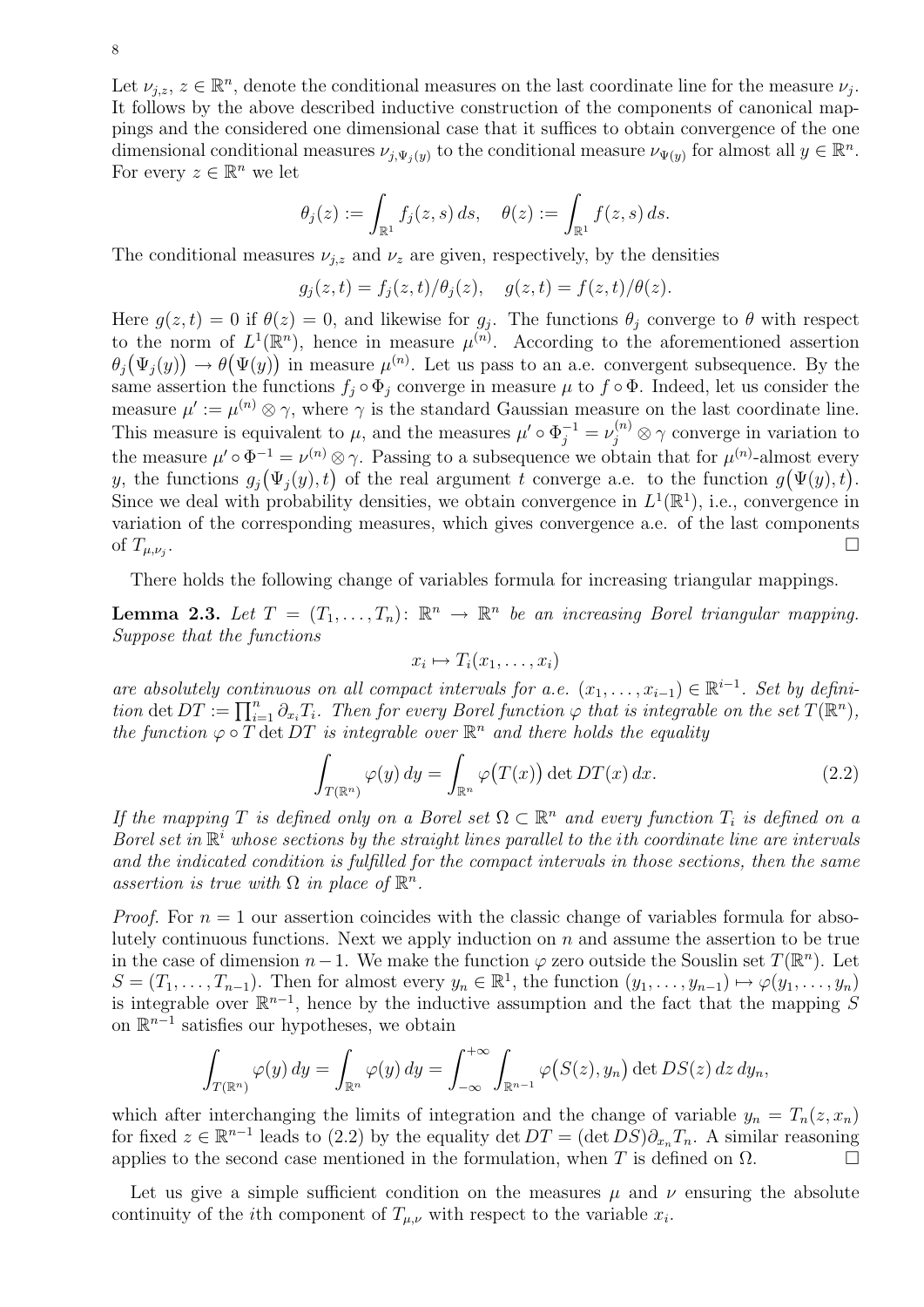**Lemma 2.4.** A canonical triangular mapping  $T_{\mu,\nu}$  on  $\mathbb{R}^n$  that transforms an absolutely continuous probability measure  $\mu$  to a probability measure  $\nu$  satisfies the hypothesis of the preceding lemma if the measure  $\nu$  is equivalent to Lebesque measure.

*Proof.* It suffices to observe that in the one dimensional case the function  $T_{\mu,\nu}$  is absolutely continuous on the intervals, since  $T_{\mu,\nu} = G_{\nu} \circ F_{\mu}$ , where both functions are increasing and absolutely continuous on the intervals. The absolute continuity of  $F_\mu$  is obvious and the absolute continuity (on every interval) of the function  $G_{\nu}$  that is inverse to the absolutely continuous function  $F_{\nu}$  follows by the fact that it is continuous, increasing and has Lusin's property (N) (see Exercise 5.8.48 in [4]). Property (N) follows by the condition  $F'_{\nu} > 0$  a.e. (see Lemma  $5.8.13$  in [4]).

If the measure  $\nu$  is not equivalent to Lebesgue measure, then the *i*th component of the canonical triangular mapping may be discontinuous. For example, the canonical mapping of Lebesgue measure on [0, 1] to the measure  $\nu$  with density 2 on [0, 1/4] ∪ [3/4, 1] and 0 on  $(1/4, 3/4)$  has a jump. Nevertheless, the change of variables formula proven above remains valid without assumption on the absolute continuity made in the lemma if  $T$  is a canonical mapping of absolutely continuous measures (certainly, not every increasing Borel triangular mapping has this property).

**Proposition 2.5.** Let  $\mu$  and  $\nu$  be probability measures on  $\mathbb{R}^n$  with densities  $\rho_{\mu}$  and  $\rho_{\nu}$  with respect to Lebesgue measure. Then for the canonical triangular mapping  $T_{\mu,\nu} = (T_1, \ldots, T_n)$ there holds the equality

$$
\varrho_{\mu}(x) = \varrho_{\nu}(T_{\mu,\nu}(x)) \det DT_{\mu,\nu}(x) \quad \text{for } \mu\text{-}a.e. x,
$$
\n(2.3)

where det  $DT_{\mu,\nu} := \prod_{i=1}^n \partial_{x_i} T_i$  exists almost everywhere by the monotonicity of  $T_i$  in  $x_i$ .

*Proof.* Let us consider first the one dimensional case. Then  $T_{\mu,\nu} = S \circ T$ , where T is the canonical mapping of the measure  $\mu$  to Lebesgue measure  $\lambda$  on  $(0, 1)$ , i.e., the distribution function of the measure  $\mu$ , and S is the canonical mapping of the measure  $\lambda$  to the measure  $\nu$ , i.e., the inverse function to the distribution function  $F_{\nu}$  of the measure  $\nu$ . By differentiating the identity  $F_{\nu}(S(y)) = y$  we obtain  $\varrho_{\nu}(S(y))S'(y) = 1$  a.e. Indeed, it suffices to observe that if Z is a Lebesgue measure zero set on which the derivative of  $F_{\nu}$  does not exist or differs from  $\varrho_{\nu}$ , then  $S^{-1}(Z)$  has Lebesgue measure zero. This is a direct consequence of the equality  $\lambda \circ S^{-1} = \nu$  and the absolute continuity of  $\nu$ . Now we observe that

$$
\varrho_{\nu}\Big(S\big(T(x)\big)\Big)S'\big(T(x)\big) = 1 \quad \text{for } \mu\text{-a.e. } x.
$$

This is clear from the equality  $\mu \circ T^{-1} = \lambda$ . In a similar manner with the help of the equality  $\mu \circ T^{-1} = \lambda$  we conclude that

$$
T'_{\mu,\nu}(x) = S'(T(x))T'(x) \quad \text{for } \mu\text{-a.e. } x.
$$

Thus, for  $\mu$ -a.e. x we obtain

$$
\varrho_{\nu}(T_{\mu,\nu}(x))T'_{\mu,\nu}(x) = \varrho_{\nu}(T_{\mu,\nu}(x))S'(T(x))T'(x) = T'(x) = \varrho_{\mu}(x).
$$

Next we use induction on n and assume our assertion to be proven in dimension  $n - 1$ . We write the points of  $\mathbb{R}^n$  in the form  $(x, x_n)$ ,  $x \in \mathbb{R}^{n-1}$ . Set  $\widetilde{T}(x) = (T_1(x), \ldots, T_{n-1}(x))$ . The projections of the measures  $\mu$  and  $\nu$  on  $\mathbb{R}^{n-1}$  are denoted by  $\mu'$  and  $\nu'$ , and their densities with respect to Lebesgue measure on  $\mathbb{R}^{n-1}$  are denoted by  $\varrho_{\mu'}$  and  $\varrho_{\nu'}$ , respectively. We observe that T coincides with  $T_{\mu',\nu'}$ . By the inductive assumption one has

$$
\varrho_{\mu'}(x) = \varrho_{\nu'}(\tilde{T}(x)) \det \tilde{DT}(x) \quad \mu'\text{-a.e.}
$$
\n(2.4)

For  $\mu'$ -a.e. fixed  $x \in \mathbb{R}^{n-1}$ , the function  $t \mapsto T_n(x,t)$  transforms the one dimensional conditional density  $\rho^x_\mu(x_n) = \rho_\mu(x, x_n) / \rho_{\mu'}(x)$  of the measure  $\mu$  to the conditional density

$$
\varrho_{\nu}^{T(x)}(x_n) = \varrho_{\nu}(\widetilde{T}(x), x_n) / \varrho_{\nu'}(\widetilde{T}(x))
$$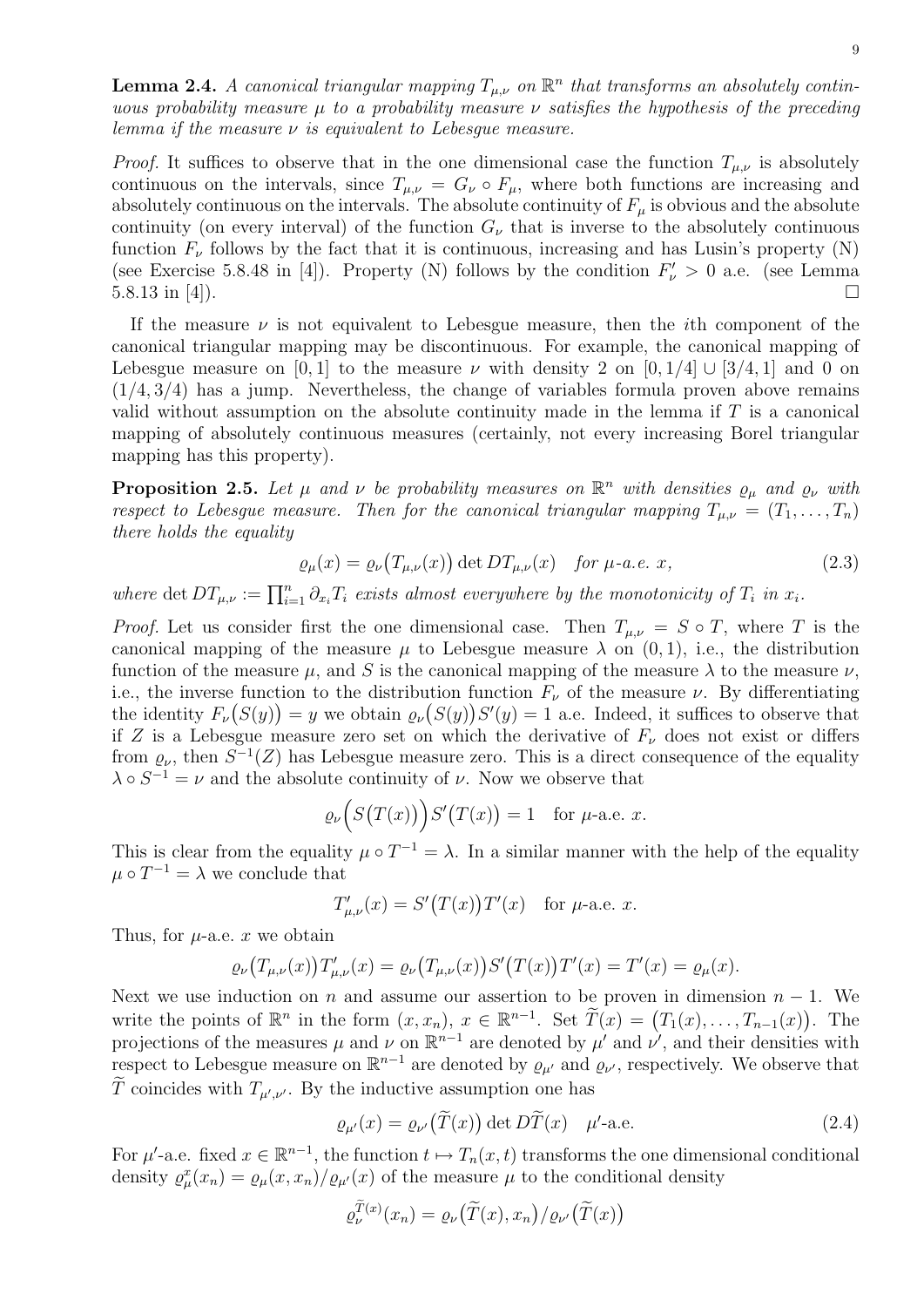of the measure  $\nu$ . According to the one dimensional case we obtain

$$
\frac{\varrho_{\mu}(x,x_n)}{\varrho_{\mu'}(x)} = \frac{\varrho_{\nu}(\hat{T}(x),T_n(x,x_n))}{\varrho_{\nu'}(\tilde{T}(x))} \partial_{x_n} T_n(x,x_n) \text{ for } \mu_x\text{-a.e. } x_n.
$$

Together with (2.4) and the equality det  $DT(x, x_n) = \partial_{x_n} T_n(x, x_n)$  det  $D\tilde{T}(x)$  this completes the proof. the proof.  $\Box$ 

We emphasize once again that the partial derivative in the formulation is an almost everywhere existing usual partial derivative, not the one in the sense of distributions (which has a singular component in the case of a function that is not absolutely continuous). This result substantially reinforces the one proved in [2] under additional conditions on the densities of the given measures. Let us give a sufficient condition for the continuous differentiability of a canonical mapping.

**Lemma 2.6.** Suppose that probability measures  $\mu$  and  $\nu$  on  $\mathbb{R}^n$  are given by continuous positive densities  $\rho_{\mu}$  and  $\rho_{\nu}$  whose Sobolev partial derivatives up to order  $n+1$  are integrable over  $\mathbb{R}^n$ . Then the canonical triangular mapping  $T_{\mu,\nu}$  is continuously differentiable. The same is true if in place of the integrability of partial derivatives up to order  $n + 1$  we require the continuity of the first order partial derivatives of the densities and the existence of nonnegative integrable functions  $\theta_1,\ldots,\theta_n$  on the real line such that the functions  $\varrho_\mu, \varrho_\nu, |\partial_{x_i}\varrho_\mu|, |\partial_{x_i}\varrho_\mu|$  are estimated by the function  $\theta_1(x_1)\cdots\theta_n(x_n)$ .

*Proof.* First we consider the canonical mapping of the measure  $\mu$  to Lebesgue measure  $\lambda$  on the open cube  $(0, 1)^n$ . In this case the last component  $T_n$  of the corresponding canonical mapping has the form

$$
T_n(x, x_n) = \int_{-\infty}^{x_n} \varrho_\mu(x, s) \, ds \Bigl( \int_{-\infty}^{+\infty} \varrho_\mu(x, s) \, ds \Bigr)^{-1},
$$

where the points of  $\mathbb{R}^n$  are written as  $(x, x_n)$ ,  $x \in \mathbb{R}^{n-1}$ . We observe that the function  $\partial_{x_n} T_n$  is continuous. To this end, it suffices to make sure of the continuity of the function

$$
G(x) := \int_{-\infty}^{+\infty} \varrho_{\mu}(x, s) \, ds.
$$

It is easily seen that this function has Sobolev partial derivatives up to order  $n$  that are integrable over  $\mathbb{R}^{n-1}$ , which by the Sobolev embedding theorem implies the continuity of G.

The functions  $\partial_{x_i}T_n$ ,  $i \leq n-1$ , are continuous as well. Indeed, by the positivity of  $\varrho_\mu$  it suffices to verify the continuity of the functions

$$
H_i(x, x_n) := \int_{-\infty}^{x_n} \partial_{x_i} \varrho_\mu(x, s) \, ds.
$$

These functions have integrable Sobolev partial derivatives up to order  $n + 1$ , hence are continuous. Therefore, the mapping  $T_{\mu,\lambda}$  is continuously differentiable.

In the general case, the mapping  $T_{\mu,\nu}$  is the composition of the mappings  $T_{\mu,\lambda}$  and  $T_{\lambda,\nu} = T_{\nu,\lambda}^{-1}$ . The continuous differentiability of  $T_{\lambda,\nu}$  follows by the inverse mapping theorem due to the nondegeneracy of  $DT_{\nu,\lambda}$ . The second assertion of the lemma is proved similarly with the help of Lebesgue's dominated convergence theorem.

#### 3. Estimates of the entropy of the Radon–Nikodym densities

If a probability measure  $\nu$  is given by a density f with respect to a probability measure  $\mu$ and  $f \log f \in L^1(\mu)$ , where we set  $f(x) \log f(x) = 0$  whenever  $f(x) = 0$ , then we let

$$
\operatorname{Ent}_{\mu}(f) := \int f \log f \, d\mu.
$$

The Fredholm–Carleman determinant  $\det_2 A$  of a matrix A is defined by the equality

$$
\det {}_2A = \exp\bigl( \operatorname{Tr} (I - A)\bigr) \det A,
$$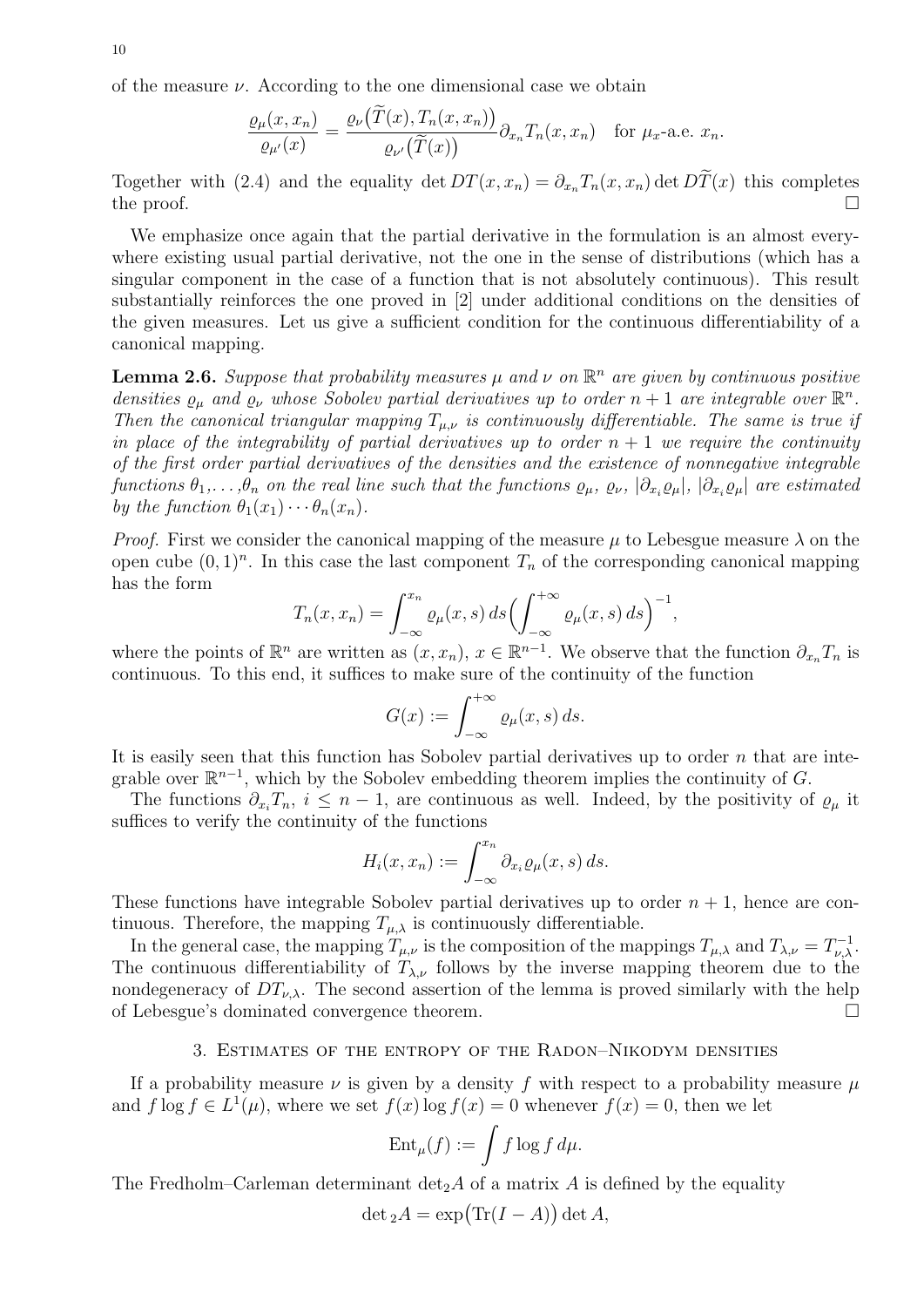where I is the unit matrix and Tr is the matrix trace. Let  $D$  and  $D<sup>2</sup>$  denote the first and second derivatives. For a positive function  $\psi$  on  $\mathbb{R}^n$  from the class  $C^2$  and two vectors  $v_1, v_2 \in \mathbb{R}^n$ , we introduce the operator

$$
\Lambda[\psi, v_1, v_2] = \int_0^1 sD^2[-\log \psi] ((1 - s)v_1 + sv_2) ds.
$$

**Theorem 3.1.** Suppose that we are given a probability measure  $\mu = \exp(-\Phi) dx$  on  $\mathbb{R}^n$  and two injective locally Lipschitzian mappings  $T_f$  and  $T_g$  with  $\mu \circ T_f^{-1} = f \cdot \mu$  and  $\mu \circ T_g^{-1} = g \cdot \mu =$  $\exp(-\Theta) dx$  such that  $\Phi, \Theta \in C^2(\mathbb{R}^n)$ ,  $f > 0$  a.e. and  $f \log(f/g) \in L^1(\mu)$ . Let  $T_g$  have a locally Lipschitzian inverse  $T_g^{-1}$ , let  $T = (T_1, \ldots, T_n) := T_f \circ T_g^{-1}$ , and let  $\det DT > 0$  a.e. Suppose that the functions

$$
\langle DT_f(x) \big( DT_g(x) \big)^{-1} e_i, e_i \rangle, \tag{3.1}
$$

$$
\log \det \left[ DT_f(x) \left( DT_g(x) \right)^{-1} \right],\tag{3.2}
$$

$$
\partial_{x_i} \Theta(x) \big( T_i(x) - x_i \big) g(x) \tag{3.3}
$$

are  $\mu$ -integrable, or, which is equivalent, the functions

$$
\partial_{x_i} T_i
$$
,  $\log \det DT$ ,  $\partial_{x_i} \Theta(x) (T_i(x) - x_i)$ 

are  $q \cdot \mu$ -integrable. Then there holds the equality

$$
\begin{split} &\text{Ent}_{g \cdot \mu}\left(\frac{f}{g}\right) \\ &= \int_{\mathbb{R}^n} \langle \Lambda \left[e^{-\Theta}, T_f, T_g\right] \left(T_f - T_g\right), T_f - T_g \rangle \, d\mu - \int_{\mathbb{R}^n} \log \det_2 \left[ DT_f (DT_g)^{-1} \right] \, d\mu \\ &= \int_{\mathbb{R}^n} \left\{ \langle \Lambda \left[e^{-\Theta}, T(x), x\right] \left(T(x) - x\right), T(x) - x \rangle - \log \det_2 DT(x) \right\} g(x) \, \mu(dx). \end{split} \tag{3.4}
$$

In particular, this is true if  $T_f = T_{\mu,f\cdot\mu}$  and  $T_q = T_{\mu,q\cdot\mu}$  are canonical triangular mappings satisfying the indicated integrability conditions. In addition, in this case one has the inequality  $\log \det_2 DT_f(DT_g)^{-1} \leq 0.$ 

*Proof.* The set  $T_f(\mathbb{R}^n)$  is Borel measurable by the injectivity of  $T_f$ , and its complement has measure zero by the equivalence of the measure  $f \cdot \mu$  and Lebesgue measure. Let  $S_g := T_g^{-1}$ . The mapping  $T$  is locally Lipschitzian as well. By the differentiation of composition formula one has

$$
DT(x) = DT_f(S_g(x))DS_g(x) = DT_f(S_g(x)) [DT_g(S_g(x))]^{-1}
$$
 a.e.

By the change of variables formula for locally Lipschitzian mappings, for every Lebesgue integrable function  $\varphi$  on  $\mathbb{R}^n$ , the function  $\varphi \circ T$  det DT is also integrable and there holds the equality

$$
\int_{\mathbb{R}^n} \varphi(T(x)) \det DT(x) \, dx = \int_{\mathbb{R}^n} \varphi(y) \, dy.
$$

Hence for every bounded Borel function  $\psi$  on  $\mathbb{R}^n$ , on the account of the equality  $f \cdot \mu = (g \cdot \mu) \circ T^{-1}$ we obtain

$$
\int_{\mathbb{R}^n} \psi(T(x)) f(T(x)) \exp[-\Phi(T(x))] \det DT(x) dx = \int_{\mathbb{R}^n} \psi(y) f(y) \exp[-\Phi(y)] dy
$$
  
= 
$$
\int_{\mathbb{R}^n} \psi(T(x)) g(x) \exp[-\Phi(x)] dx.
$$

Since the mapping  $T$  is injective, we arrive at the equality

$$
f(T(x)) \exp[-\Phi(T(x))] \det DT(x) = g(x) \exp[-\Phi(x)] = \exp[-\Theta(x)] \quad \text{a.e.} \tag{3.5}
$$

By taking the logarithm we obtain

$$
\log f(T(x)) - \Phi(T(x)) + \log \det DT(x) = -\Theta(x) \quad \text{a.e.} \tag{3.6}
$$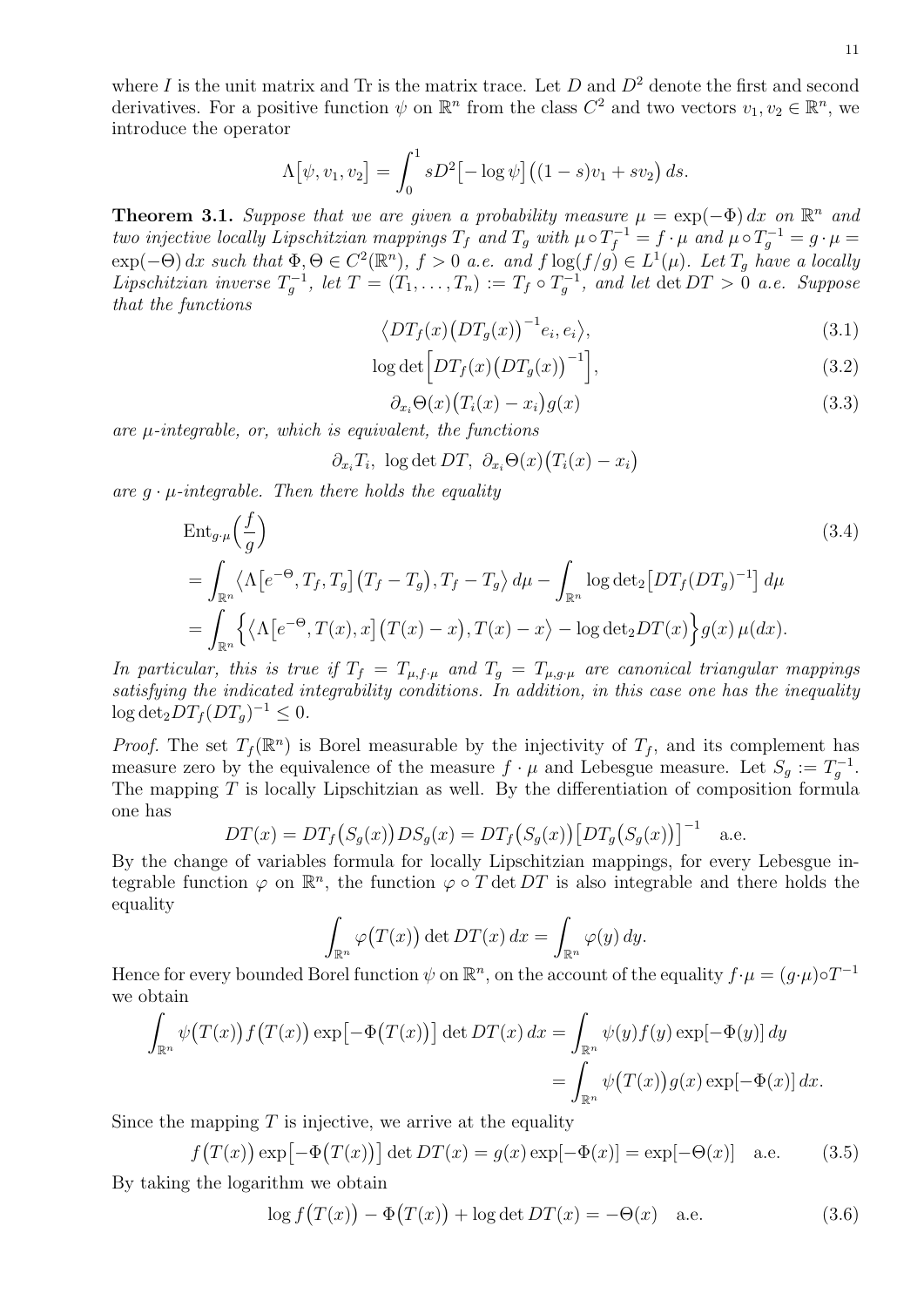Adding  $(\Phi - \log g)(T(x)) = \Theta(T(x))$  on both sides we obtain

$$
\log f(T(x)) - \log g(T(x)) = \Theta(T(x)) - \Theta(x) - \log \det DT(x)
$$
 a.e.

Let us apply the identity

$$
\Psi(a) - \Psi(b) = \langle \nabla \Psi(b), a - b \rangle + \int_0^1 s \langle D^2 \Psi((b - a)s + a)(b - a), b - a \rangle ds \qquad (3.7)
$$

to  $\Psi = \Theta$  and  $a = T(x)$ ,  $b = y$ . We obtain almost everywhere

$$
\log f(T(x)) - \log g(T(x)) = \langle \nabla \Theta(x), T(x) - x \rangle
$$
  
+ 
$$
\int_0^1 s \langle D^2 \Theta(sx + (1 - s)T(x))(x - T(x)), x - T(x) \rangle ds - \log \det DT(x). \quad (3.8)
$$

Note that the left-hand side of equality (3.8) is integrable with respect to the measure  $g \cdot \mu$ by the integrability of the function  $f \log(f/q)$  with respect to the measure  $\mu$  and the equality  $(g \cdot \mu) \circ T^{-1} = f \cdot \mu$ . Hence

$$
\int_{\mathbb{R}^n} \log \frac{f(T(x))}{g(T(x))} g(x) \,\mu(dx) = \int_{\mathbb{R}^n} f(x) \log \frac{f(x)}{g(x)} \,\mu(dx).
$$

The first and third summands on the right in (3.8) are integrable with respect to the measure  $q \cdot \mu$  by hypothesis. Hence the second summand on the right in (3.8) is also integrable with respect to  $g \cdot \mu$ . Integrating (3.8) against the measure  $g \cdot \mu$ , we arrive at the equality

$$
\int_{\mathbb{R}^n} \log \frac{f(T(x))}{g(T(x))} g(x) \mu(dx) = \int_{\mathbb{R}^n} \langle \nabla \Theta(x), T(x) - x \rangle g(x) \mu(dx) \tag{3.9}
$$
\n
$$
+ \int_{\mathbb{R}^n} \left[ \int_0^1 s \langle D^2 \Theta(sx + (1 - s)T(x)) (x - T(x)), x - T(x) \rangle ds \right] g(x) \mu(dx) \tag{3.9}
$$
\n
$$
- \int_{\mathbb{R}^n} \log \det \left\{ DT_f(S_g(x)) \left[ DT_g(S_g(x)) \right]^{-1} \right\} g(x) \mu(dx).
$$

Since  $(g \cdot \mu) \circ S_g^{-1} = \mu$ , the last integral on the right-hand side is written as

$$
\int_{\mathbb{R}^n} \log \det DT_f(x) \big( DT_g(x) \big)^{-1} \mu(dx).
$$

We observe that  $-\nabla\Theta$  is the logarithmic gradient of the function  $\varrho := \exp(-\Theta)$ , i.e.,  $-\nabla\Theta =$  $\nabla \varrho/\varrho$ . By hypothesis, the functions  $\frac{\partial_{x_i}\varrho(x)}{\partial x_j}$  $\frac{\partial x_i \mathcal{L}(x_i)}{\partial x_i}(T_i(x) - x_i)$  and  $\partial_{x_i}T_i$  are integrable with respect to the measure  $\varrho dx = g \cdot \mu$ , because the integrability of the functions

$$
\partial_{x_i} T_i(x) = \langle DT(x)e_i, e_i \rangle = \langle DT_f(S_g(x)) [DT_g(S_g(x))]^{-1} e_i, e_i \rangle
$$

with respect to the measure  $g \cdot \mu$  follows, in view of the equality  $(g \cdot \mu) \circ S_g^{-1} = \mu$ , by the integrability of the functions  $\left\langle DT_f(x)(DT_g(x))^{-1}e_i,e_i\right\rangle$  with respect to the measure  $\mu$ . Thus, by means of the integration by parts formula the first integral on the right-hand side in (3.9) is transformed to

$$
\int_{\mathbb{R}^n} \sum_{i=1}^n \partial_{x_i} (T_i(x) - x_i) g(x) \mu(dx) = \int_{\mathbb{R}^n} \sum_{i=1}^n \partial_{x_i} T_i(x) g(x) \mu(dx) - n
$$
  
= 
$$
\int_{\mathbb{R}^n} \sum_{i=1}^n \left\langle DT_f(x) (DT_g(x))^{-1} e_i, e_i \right\rangle \mu(dx) - n.
$$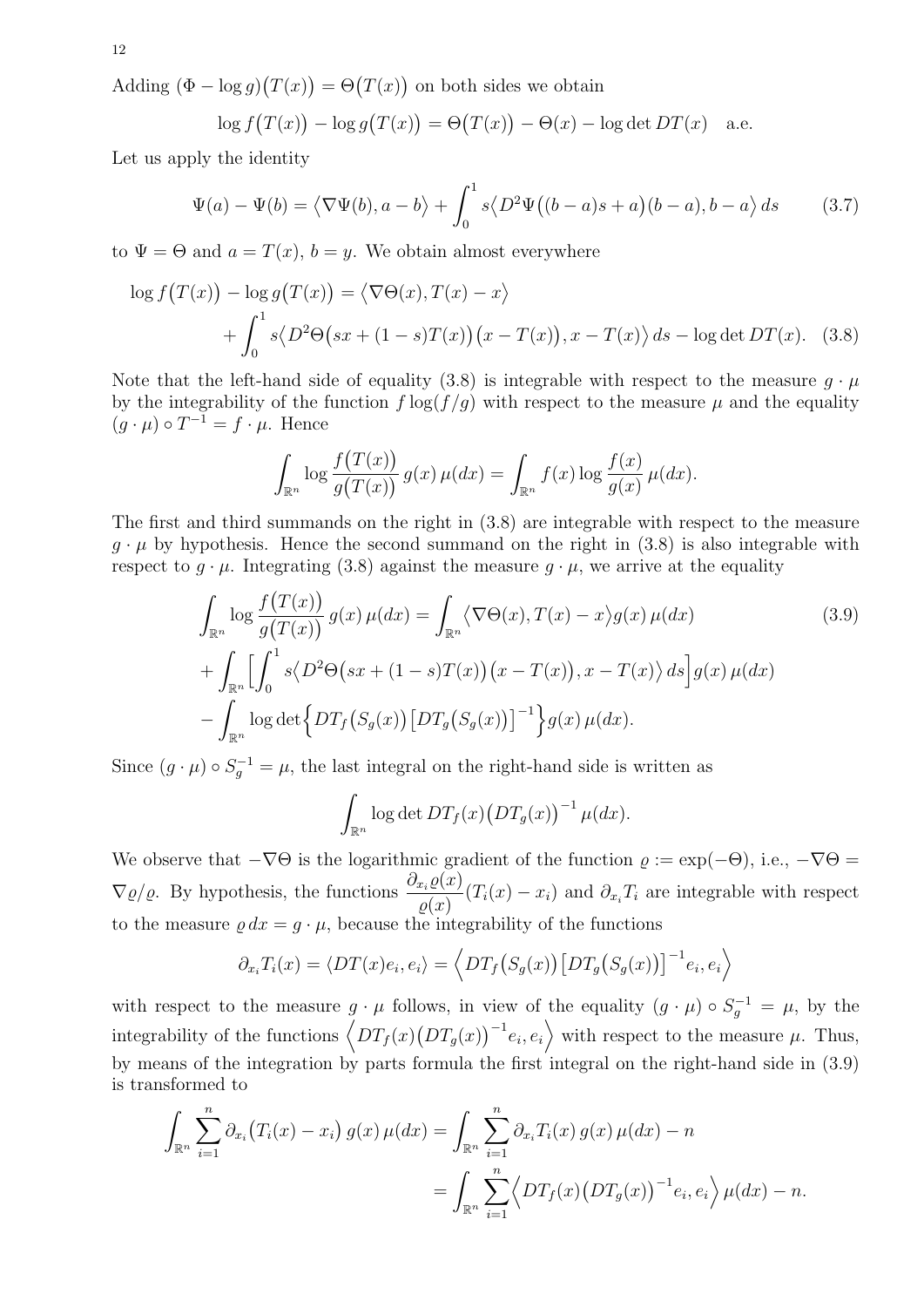The justification of integration by parts under our assumptions follows by [3, Theorem 5.1.2]. By using the equality  $x = T_g(S_g(x))$  and changing variables once again we arrive at the identity

$$
\int_{\mathbb{R}^n} f \log \frac{f}{g} d\mu = \int_{\mathbb{R}^n} \langle \Lambda \left[ e^{-\Theta}, T_f, T_g \right] (T_f - T_g), T_f - T_g \rangle d\mu \n+ \int_{\mathbb{R}^n} \left( \text{Tr} \left[ DT_f(x) (DT_g(x))^{-1} \right] - n - \log \det \left[ DT_f(x) (DT_g(x))^{-1} \right] \right) \mu(dx).
$$
\n
$$
= \int_{\mathbb{R}^n} \langle \Lambda \left[ e^{-\Theta}, T_f, T_g \right] (T_f - T_g), T_f - T_g \rangle d\mu - \int_{\mathbb{R}^n} \log \det_2 \left[ DT_f(x) (DT_g(x))^{-1} \right] d\mu.
$$

In the case where  $T_f$  and  $T_g$  are canonical triangular mappings, the matrices  $DT_f$  and  $DT_g$  are lower-triangular and their diagonal elements are positive. The matrix  $DT_f(DT_g)^{-1}$  possesses these two properties as well. It remains to observe that if  $A$  is a triangular matrix with numbers  $\alpha_i > 0$  at the diagonal, then  $0 < \det_2 A \leq 1$ , since  $\alpha_i \exp(1 - \alpha_i) \leq 1$ .

In the case where  $T_q(x) = x$  and  $q = 1$  we arrive at the following assertion.

Corollary 3.2. Suppose we are given probability measures  $\mu = \exp(-\Phi) dx$  and  $f \cdot \mu$  on  $\mathbb{R}^n$ , where  $\Phi \in C^2(\mathbb{R}^n)$  and  $f > 0$  a.e. Let  $T = (T_1, \ldots, T_n)$  be a locally Lipschitzian mapping such that  $\mu \circ T^{-1} = f \cdot \mu$  and  $\det DT > 0$  a.e. Suppose that the functions

$$
f \log f
$$
,  $\langle DT(x)e_i, e_i \rangle$ ,  $\log \det DT(x)$ ,  $\partial_{x_i} \Phi(x) (T_i(x) - x_i)$ 

are integrable with respect to the measure  $\mu$ . Then one has

$$
\operatorname{Ent}_{\mu}(f) = \int_{\mathbb{R}^n} \langle \Lambda \left[ e^{-\Phi}, T(x), x \right] \left( T(x) - x \right), T(x) - x \rangle \, \mu(dx) - \int_{\mathbb{R}^n} \log \det_2 DT \, d\mu.
$$

In particular, this is true if  $T$  is a canonical triangular mapping satisfying the indicated inteqrability conditions. In addition, in this case one has the inequality  $\log \det_2 DT \leq 0$ .

Remark 3.3. It is obvious from the proof of the theorem that the regularity conditions on the functions  $\Phi$ ,  $\Theta$  and mappings  $T_f$  and  $T_g$  can be relaxed as follows: it suffices to have the inclusions  $T_i, g \in W_{loc}^{1,1}(\mathbb{R}^n)$ ,  $\Phi, \Theta \in W_{loc}^{1,2}(\mathbb{R}^n)$  and the validity of formula (3.5). This concerns also the corollary. Moreover, the same reasoning leads to the following general result.

**Theorem 3.4.** Let measures  $\mu = \exp(-\Phi) dx$ ,  $f \cdot \mu$  and  $g \cdot \mu = \exp(-\Theta) dx$  satisfy the hypotheses of the preceding theorem and let Borel mappings  $T_f$  and  $T_g$  on  $\mathbb{R}^n$  be such that  $\mu \circ T_f^{-1} = f \cdot \mu$ ,  $\mu \circ T_g^{-1} = g \cdot \mu$ . Suppose that there exist a Borel mapping  $T = (T_1, \ldots, T_n)$  on  $\mathbb{R}^n$  and an almost everywhere positive measurable function  $J_T$  such that  $T_f = T \circ T_q$  and almost everywhere there holds the equality

$$
f(T(x)) \exp[-\Phi(T(x))] J_T(x) = g(x) \exp[-\Phi(x)] = \exp[-\Theta(x)].
$$
 (3.10)

In addition, suppose that the functions  $x_i \mapsto T_i(x_1,\ldots,x_{i-1},x_i,x_{i+1},\ldots,x_n)$  are absolutely continuous on all intervals for almost all  $(x_1, \ldots, x_{i-1}, x_{i+1}, \ldots, x_n)$ , and one has

$$
\frac{f}{g}\log\frac{f}{g}, \ \partial_{x_i}T_i, \ \log J_T, \ \partial_{x_i}\Theta(x)\big(T_i(x)-x_i\big) \in L^1(g\cdot\mu). \tag{3.11}
$$

Then there holds the equality

$$
\operatorname{Ent}_{g \cdot \mu}\left(\frac{f}{g}\right) = \int_{\mathbb{R}^n} \langle \Lambda \left[e^{-\Theta}, T(x), x\right] \left(T(x) - x\right), T(x) - x \rangle + \int_{\mathbb{R}^n} \left[\operatorname{div} T(x) - n - \log J_T(x)\right] g(x) \,\mu(dx),
$$

where  $\mathrm{div}T(x) := \sum_{n=0}^{n}$  $i=1$  $\partial_{x_i}T_i(x)$ .

In particular, this equality holds true if  $f > 0$  a.e.,  $T_f$  and  $T_g$  are canonical triangular mappings and condition  $(3.11)$  is fulfilled.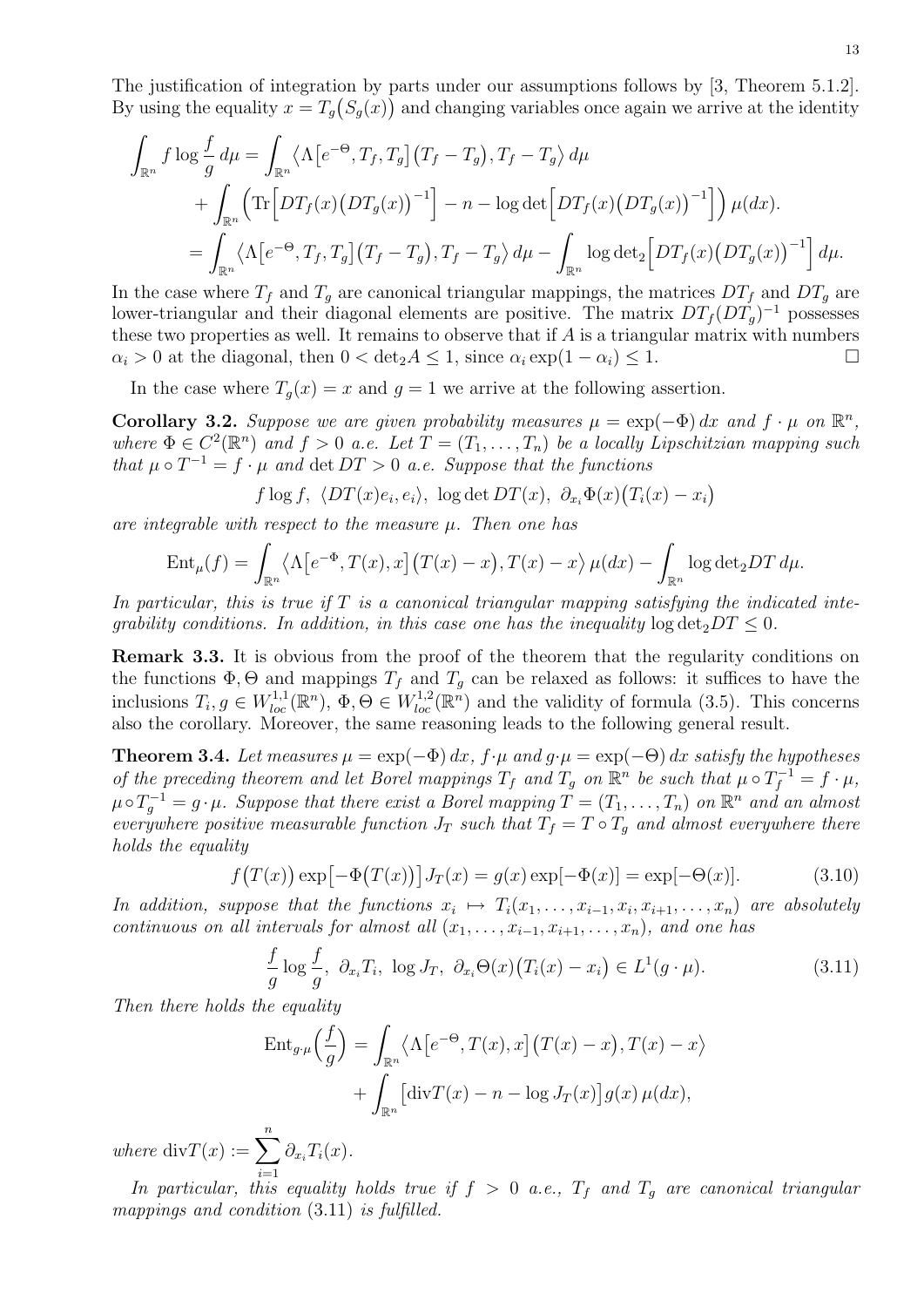**Remark 3.5.** The conditions imposed on the mappings  $T_f$  and  $T_g$  and the measures  $f \cdot \mu$ and  $g \cdot \mu$  are not independent; however, in the stated form they are more convenient for the subsequent applications. In the case where  $g = 1$  and  $T_g = I$ , the following condition on the mapping  $T_f$  is sufficient for the validity of formula (3.5):  $T_f$  belongs to the Sobolev class  $W_{loc}^{1,1}(\mathbb{R}^n,\mathbb{R}^n)$ , is invertible, has Lusin's property (N), and det  $DT(x) > 0$  a.e. (see [13]). For example, if  $T_f \in W_{loc}^{p,1}(\mathbb{R}^n,\mathbb{R}^n)$ , where  $p > n$ , then it suffices that the continuous version of  $T_f$ be invertible and det  $DT(x) > 0$  a.e.

Remark 3.6. (i) All the integrability conditions imposed in Theorem 3.1 are fulfilled if the mappings  $T_f$  and  $T_g$  coincide with the identity mapping outside some compact set.

(ii) The integrability conditions on the functions  $(3.1)$ – $(3.3)$  are fulfilled if we are given the integrability of the function  $|\nabla \Theta|g$  with respect to the measure  $\mu$  and the function  $T_k(x) - x_k$ for every  $k = 1, \ldots, n$  has the form  $\theta_k(x_1, \ldots, x_k)$ , where the function  $\theta_k$  on  $\mathbb{R}^k$  has compact support. Indeed, in this case the functions  $\partial_{x_i} T_i$ , log det  $DT = \sum_{i=1}^{n}$  $\sum_{i=1} \log \partial_{x_i} T_i$  and  $T_i(x) - x_i = \theta_i$ are bounded, since the functions  $\theta_i$  and  $\partial_{x_i}\theta_i$  are bounded and the function  $\partial_{x_i}T_i = 1 + \partial_{x_i}\theta_i$  is separated from zero due to the fact that it does not vanish and equals 1 at all points  $x$  whose projections on  $\mathbb{R}^k$  do not belong to some compact set.

(iii) In the case where  $T_q(x) = x, q = 1$  and  $F(x) := T_f(x) - x$ , a sufficient condition for the integrability of the functions  $(3.1)$ – $(3.3)$  is  $\mu$ -integrability of the function

$$
|\nabla \Phi(x)||F(x)| + ||DT_f(x)|| + |\log \det DT_f(x)|.
$$

For example, this condition is fulfilled if the measure  $\mu$  has all moments, there holds the estimate

$$
||DT_f(x)|| + |\nabla \Phi(x)| \le c_1 + c_2 |x|^k,
$$

and the function det  $DT<sub>f</sub>(x)$  is separated from zero.

Remark 3.7. If the function  $|T(x)-x|g(x)$  is integrable with respect to  $\mu$ , which is equivalent to  $\mu$ -integrability of the function  $|T_f(x) - T_q(x)|$ , then in place of the  $\mu$ -integrability of every function  $\langle DT_f(x)(DT_g(x))^{-1}e_i,e_i\rangle$  in (3.1) it suffices to have  $\mu$ -integrability of their sum that equals  $\text{Tr}\left[DT_f(x)\left(DT_g(x)\right)^{-1}\right]$ . In other words, in place of  $g \cdot \mu$ -integrability of the functions  $\partial_{x_i} T_i$  it suffices to require the integrability of their sum divT. To this end, in the justification of the equality

$$
\int_{\mathbb{R}^n} \langle \nabla \varrho(x), T(x) - x \rangle dx = - \int_{\mathbb{R}^n} \operatorname{div} T(x) \varrho(x) dx + n
$$

with  $\varrho = \exp(-\Theta)$  in place of  $\varrho$ , we substitute  $\zeta \varrho$ , where  $\zeta \in C_0^{\infty}(\mathbb{R}^n)$ . We obtain

$$
\int_{\mathbb{R}^n} \zeta(x) \langle \nabla \varrho(x), T(x) - x \rangle dx + \int \langle \nabla \zeta(x), T(x) - x \rangle \varrho(x) dx
$$
  
= 
$$
- \int_{\mathbb{R}^n} \text{div} T(x) \zeta(x) \varrho(x) dx + n \int_{\mathbb{R}^n} \zeta(x) \varrho(x) dx.
$$

Now it remains to take a sequence of functions  $\zeta_k \in C_0(\mathbb{R}^n)$  such that  $0 \leq \zeta_k \leq 1$ ,  $\zeta_k(x) = 1$ if  $|x| \leq k$  and  $|\nabla \zeta_k(x)| \leq M < \infty$  for some constant M independent of k. Here the second integral on the left-hand side approaches zero by Lebesgue's dominated convergence theorem.

For  $n = 1$  and  $q = 1$  the established equality (naturally, without traces and determinants) is present in the reasoning in [21], and in [9] a close argumentation with the use of Taylor's formula is employed in the derivation of an inequality for some optimal mappings. In the multidimensional case an equality of such a type in a more special situation was obtained first in [16]. The exact equality found by us may be a source of diverse functional inequalities, which will be demonstrated below.

Let us give a modification of Theorem 3.1 imposing somewhat different conditions. Suppose that as above we are given three probability measures  $\mu = \exp(-\Phi) dx$ ,  $g \cdot \mu = \exp(-\Theta) dx$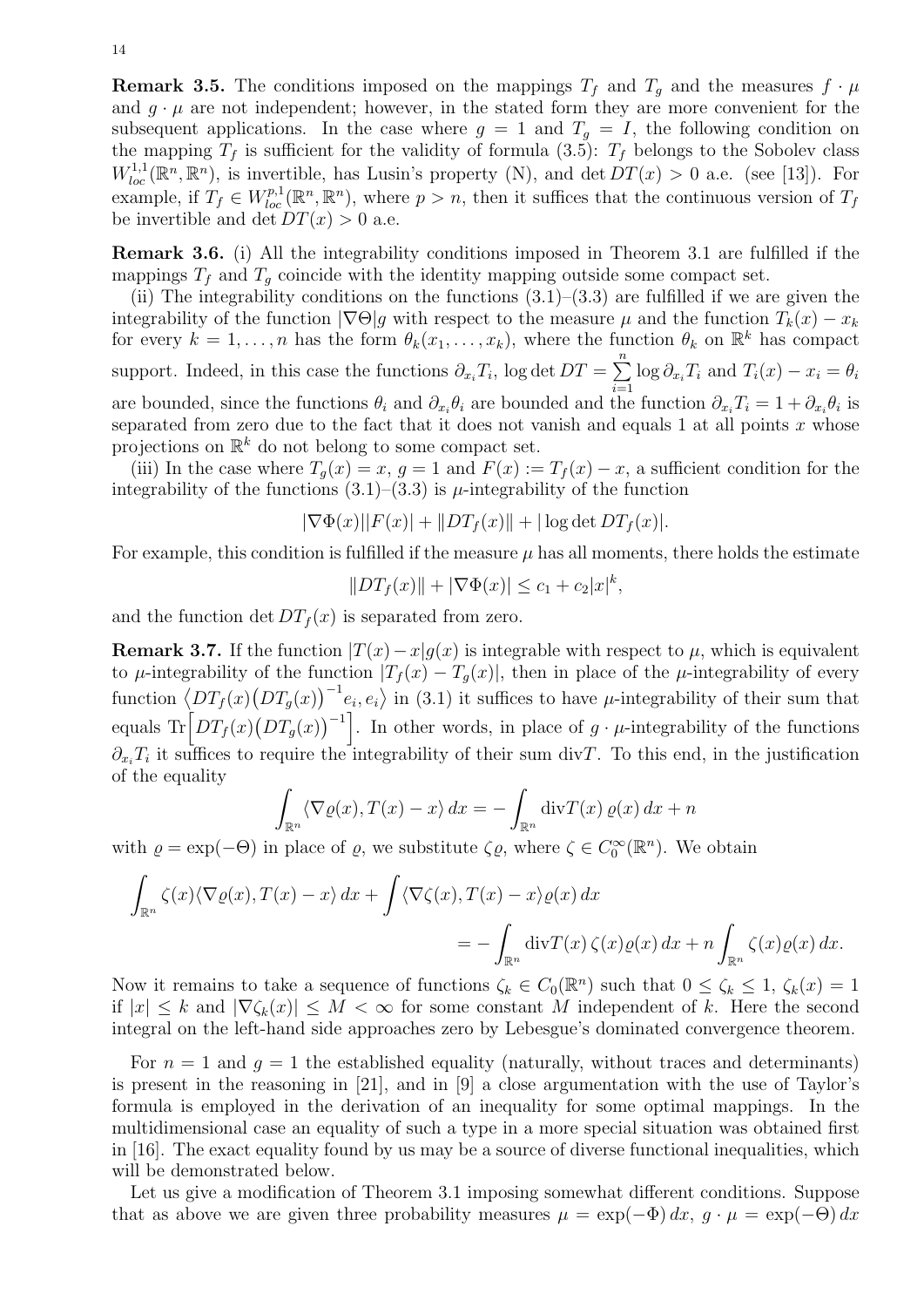and  $f \cdot \mu$  on  $\mathbb{R}^n$  and mappings  $T_f, T_g: \mathbb{R}^n \to \mathbb{R}^n$  transforming the measure  $\mu$  to  $g \cdot \mu$  and  $f \cdot \mu$ , respectively. Suppose that there exists a Borel mapping  $T = (T_1, \ldots, T_n)$  such that  $T_f = T \circ T_g$ .

**Theorem 3.8.** (i) Let  $T \in W_{loc}^{1,1}(\mathbb{R}^n, \mathbb{R}^n)$  and let formula (3.5) be valid. Suppose that the measures  $f \cdot \mu$  and  $g \cdot \mu$  have finite second moments,  $|\nabla \Theta| \in L^2_{loc}(g \cdot \mu)$  and that the quantity  $\text{Ent}_{g\cdot \mu}\Big(\frac{f}{g}\Big)$  $\left(\frac{f}{g}\right)$  is finite. Let  $\det DT \geq 0$  and  $D^2\Theta \geq C \cdot I$ ,  $C \in \mathbb{R}$ . Assume that there exists a function  $w \in L^1(g \cdot \mu)$  such that  $-\log \det_2 DT \geq w$ . Then

$$
\operatorname{Ent}_{g\cdot\mu}\left(\frac{f}{g}\right) = \int_{\mathbb{R}^n} \langle \Lambda\big[e^{-\Theta}, T_f, T_g\big](T_f - T_g), T_f - T_g \rangle d\mu - \int_{\mathbb{R}^n} \log \det_2 DT_g d\mu.
$$

(ii) Let  $T$  be a canonical triangular mapping. Then for the validity of the foregoing equality, in which by definition we set

$$
\det_2 DT := \prod_{i=1}^n \exp(1 - \partial_{x_i} T_i) \partial_{x_i} T_i,
$$

it suffices to have only the following conditions:  $f > 0$  a.e., the measures  $f \cdot \mu$  and  $g \cdot \mu$  possess finite second moments,  $|\nabla \Theta| \in L^2_{loc}(g \cdot \mu)$ ,  $(f/g) \log(f/g) \in L^1(g \cdot \mu)$  and  $D^2\Theta \geq C \cdot I$ , where  $C \in \mathbb{R}$ .

*Proof.* (i) Since  $\log \det DT$  can be expressed via the logarithm of the Fredholm–Carleman determinant of the matrix  $DT$  by means of the equality

 $\log \det DT = \log \det_2 DT - \text{Tr}(I - DT),$ 

as in the proof of the preceding theorem, we obtain the formula

$$
\log f(T(x)) - \log g(T(x)) - \langle \nabla \Theta(x), T(x) - x \rangle + \text{Tr}(DT(x) - I)
$$
  
= 
$$
\int_0^1 s \langle D^2 \Theta(sx + (1 - s)T(x))(x - T(x)), x - T(x) \rangle ds - \log \det_2 DT(x).
$$

We observe that the functions standing on the left-hand side are locally integrable with respect to the measure  $g \cdot \mu$ . Indeed, the integrability of the function  $\log f(T(x)) - \log g(T(x))$  follows by the change of variables formula from the integrability of the function  $f \log \frac{f}{g}$  with respect to the measure  $\mu$ . Let  $F(x) := T(x) - x$ . The existence of finite second moments of the measures  $f \cdot \mu$  and  $g \cdot \mu$  means  $\mu$ -integrability of the functions  $x^2g$  and  $|T|^2g$ , since  $(g \cdot \mu) \circ T^{-1} = f \cdot \mu$ . Thus,  $|F| \in L^2(g \cdot \mu)$ . Taking into account that  $\nabla \Theta \in L^2_{loc}(g \cdot \mu)$ , Hölder's inequality gives the local  $g \cdot \mu$ -integrability of the functions  $\langle \nabla \Theta, F \rangle$ . Let us fix a nonnegative function  $\varphi \in C_0^{\infty}(\mathbb{R}^n)$ . Integrating the indicated formula with respect to the measure  $\varphi g \cdot \mu$ , we obtain

$$
\int_{\mathbb{R}^n} \log \frac{f(T)}{g(T)} \varphi g \, d\mu - \int_{\mathbb{R}^n} \langle \nabla \Theta, F \rangle \varphi g \, d\mu + \int_{\mathbb{R}^n} \text{Tr}(DF) \varphi g \, d\mu
$$
\n
$$
= \int_{\mathbb{R}^n} \left[ \int_0^1 s \langle D^2 \Theta(x + (1 - s)F(x)) (F(x)), F(x) \rangle \, ds \right] \varphi(x) g(x) \, \mu(dx)
$$
\n
$$
- \int_{\mathbb{R}^n} \log \det_2 DT \varphi g \, d\mu.
$$

The splitting of the integral on the right-hand side in the sum of the two integrals is possible, because both integrands are estimated from below by integrable functions. Integrating by parts, we obtain

$$
\int_{\mathbb{R}^n} \log \frac{f(T)}{g(T)} \varphi g \, d\mu - \int_{\mathbb{R}^n} \langle \nabla \varphi, F \rangle g \, d\mu
$$
\n
$$
= \int_{\mathbb{R}^n} \left[ \int_0^1 s \langle D^2 \Theta(x + (1 - s)F(x)) (F(x)), F(x) \rangle \, ds \right] \varphi(x) g(x) \, \mu(dx)
$$
\n
$$
- \int_{\mathbb{R}^n} \log \det_2 DT \varphi g \, d\mu.
$$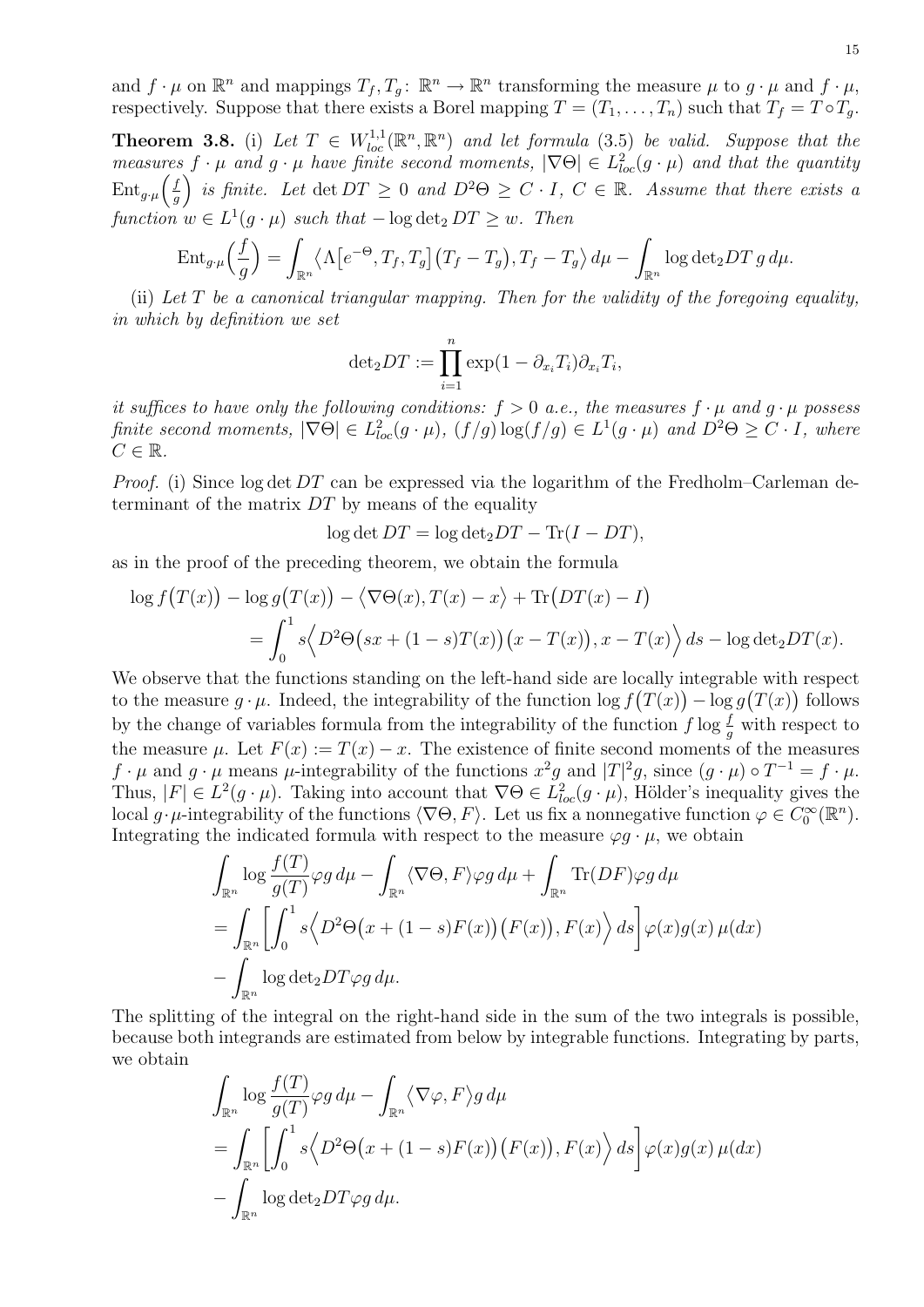Let us take a sequence of functions  $\varphi_j \in C_0^{\infty}(\mathbb{R}^n)$  with  $0 \leq \varphi_j \leq 1$  and uniformly bounded gradients such that  $\varphi_i(x) = 1$  whenever  $|x| \leq j$ . By using that

$$
\langle D^2\Theta(x+(1-s)F(x))(F(x)), F(x)\rangle \ge C|F(x)|^2
$$

and  $-\log \det_2 DT \geq w$ , where the functions  $|F|^2 g$  and wg are integrable with respect to  $\mu$ , we conclude by Fatou's theorem that the functions  $\log \det_2 DT$  and

$$
\int_0^1 s \langle D^2\Theta(x + (1-s)F(x)) (F(x)), F(x) \rangle ds
$$

are integrable with respect to the measure  $q \cdot \mu$  and that in the last equality one can set  $\varphi = 1$ . After a change of variables this gives

$$
\int_{\mathbb{R}^n} \log \frac{f}{g} f \, d\mu = \int_{\mathbb{R}^n} \langle \Lambda \left[ e^{-\Theta}, T_f, T_g \right] \left( T_f - T_g \right), T_f - T_g \rangle \, d\mu
$$

$$
- \int_{\mathbb{R}^n} \log \det_2 DTg \, d\mu.
$$

Assertion (i) is proven. Assertion (ii) is readily seen from the above reasoning, since formula (3.5) is valid according to what has been proven above,  $\det DT \geq 0$ ,  $\det_2 DT \leq 1$ , and the functions  $x_i \mapsto T_i(x_1, \ldots, x_{i-1}, x_i)$  are absolutely continuous on all intervals.

We shall say that a probability measure  $\mu$  on  $\mathbb{R}^n$  with a twice differentiable density  $\exp(-\Phi)$ is uniformly convex with constant  $C > 0$  if

$$
D^2\Phi(x) \ge C \cdot I.
$$

**Corollary 3.9.** Suppose that the measure  $q \cdot \mu$  in Theorem 3.8 is uniformly convex with constant C. Then for the canonical triangular mappings  $T_f$  and  $T_g$  we have

$$
\operatorname{Ent}_{g\cdot\mu}\left(\frac{f}{g}\right) \geq \frac{C}{2} \int_{\mathbb{R}^n} \left|T_f(x) - T_g(x)\right|^2 \mu(dx).
$$

*Proof.* By the estimate  $D^2\Theta \geq C \cdot I$  we obtain

$$
\left\langle \int_0^1 sD^2 \Theta((1-s)T_f + sT_g)(v), v \right\rangle ds \ge \frac{C}{2}|v|^2
$$
 for every vector v.

Corollary 3.10. Suppose that a probability measure  $\mu$  on the space  $\mathbb{R}^n$  is uniformly convex with constant C (for example, let  $\mu$  be the standard Gaussian measure). Let  $\nu$  be an absolutely continuous probability measure on  $\mathbb{R}^n$  such that letting  $f := d\nu/d\mu$  we have  $f \log f \in L^1(\mu)$ . Then for the canonical triangular mapping  $T_{\mu,\nu}$  we have

$$
\int |x - T_{\mu,\nu}(x)|^2 \,\mu(dx) \le \frac{2}{C} \int f(x) \log f(x) \,\mu(dx). \tag{3.12}
$$

In the case of the standard Gaussian measure one has  $C = 1$ .

*Proof.* Let us find a sequence of smooth functions  $f_j$  convergent a.e. to f such that the measures  $\nu_j := f_j \cdot \mu$  are probabilistic,  $f_j = 1$  outside of some cube  $K_j$ , and the quantities  $Ent_{\mu}(f_j)$ converge to  $Ent_u(f)$ . To this end, we find first a positive convex function  $\theta$  on R such that the function  $\theta(|f \log f|)$  is integrable with respect to  $\mu$ . It is readily verified that there exists a sequence of nonnegative smooth functions  $f_j$  convergent a.e. to f such that  $f_j = 1$  outside of some cube  $K_j$ ,  $\int_{\mathbb{R}^n} f_j d\mu = 1$ , and the quantities  $\int \theta(|f_j \log f_j|) d\mu$  are uniformly bounded. By the uniform integrability of the functions  $f_j \log f_j$  their integrals converge to the integral of f log f. It follows by the definition of uniform convexity that the measure  $\mu$  is equivalent to Lebesgue measure. By construction we have convergence of the probability densities  $f_j$  in  $L^1(\mu)$ , i.e., convergence in variation of the measures  $\nu_j$ . Then by Theorem 2.2 the sequence of the canonical triangular mappings  $T_{\mu,\nu_j}$  converges in measure  $\mu$  to the mapping  $T_{\mu,\nu}$ . Suppose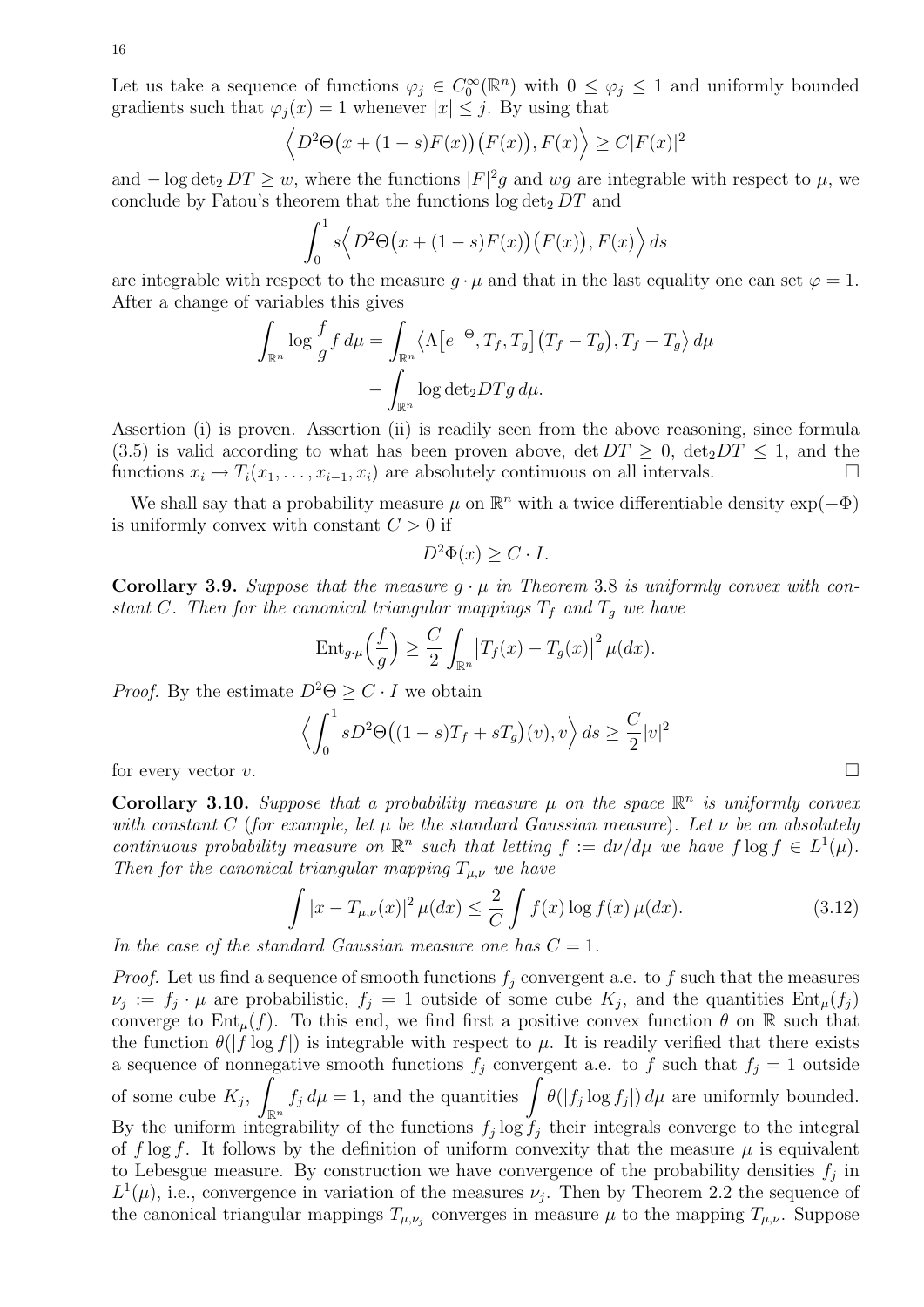that for the mappings  $T_{\mu,\nu_j}$  estimate (3.12) is known. Then by Fatou's theorem it holds also for  $T_{\mu,\nu}$ . Thus, our assertion reduces to the case where the function f is smooth and coincides with 1 outside of some cube. Set  $T := T_{\mu,\nu}$ . By convexity the measure  $\mu$  has finite second moment. Hence the measure  $f \cdot \mu$  has finite second moment too, which gives  $\mu$ -integrability of the function  $|T|^2$ . The function  $|\nabla \Theta|$  is locally bounded by the convexity of  $\Theta$ . Thus, assertion (ii) of the preceding theorem applies.  $\Box$ 

#### 4. Some applications of triangular transformations

Here we discuss applications of the above results to measures on the countable product of real lines and to generalized logarithmic Sobolev inequalities.

**Theorem 4.1.** Let  $\mu$  be the product of countably many copies of a probability measure  $\sigma$  on the real line that is uniformly convex with constant C (for example, is a nondegenerate Gaussian measure) considered on the space  $\mathbb{R}^{\infty}$  of all real sequences and let  $\nu$  be a Borel probability measure on  $\mathbb{R}^{\infty}$  that is absolutely continuous with respect to  $\mu$ . Then there exists a Borel triangular mapping  $T: \mathbb{R}^{\infty} \to \mathbb{R}^{\infty}$  such that  $T(x) = x + F(x)$ , where  $F: \mathbb{R}^{\infty} \to l^2$  and  $\nu = \mu \circ T^{-1}$ . If, in addition, letting  $f := d\nu/d\mu$ , we have  $f \log f \in L^1(\mu)$ , then

$$
\int |F(x)|_{l^2}^2 \,\mu(dx) \le \frac{2}{C} \int f(x) \log f(x) \,\mu(dx). \tag{4.1}
$$

*Proof.* Suppose first that  $f \log f \in L^1(\mu)$ . Denote by  $\nu_n$  the projection of  $\nu$  on the space  $\mathbb{R}^n$ . It is clear that  $\nu_n = f_n \cdot \mu_n$ , where  $\mu_n$  is the product of n copies of the measure  $\sigma$  and  $f_n \in L^1(\mu_n)$ . Indeed, for every Borel set  $A$  in  $\mathbb{R}^n$  we have

$$
\nu_n(A) = \int_{\mathbb{R}^\infty} I_A f \,\mu(dx) = \int_{\mathbb{R}^\infty} I_A \mathbb{E}_{\mu}^{\mathcal{B}_n} f \,\mu(dx) = \int_A \mathbb{E}_{\mu}^{\mathcal{B}_n} f \,\mu_n(dx) = \int_A f_n \,\mu_n(dx),
$$

where  $\mathbb{E}_{\mu}^{\beta_n} f$  is the conditional expectation of f with respect to the  $\sigma$ -algebra  $\mathcal{B}_n$  generated by the first *n* coordinate functions. Thus,  $f_n = \mathbb{E}_{\mu}^{\mathcal{B}_n} f$ . Since the function  $x \log x$  is convex, Jensen's inequality for conditional expectations yields the uniform boundedness of the integrals  $\int f_n \log f_n d\mu_n$ . Let us take the canonical triangular mapping  $T_n = (T_n^1, \ldots, T_n^n)$  on  $\mathbb{R}^n$  transforming  $\mu_n$  to  $\nu_n$ . By the uniqueness of canonical mappings  $T_n$  coincides with  $(T^1_{n+1}, \ldots, T^n_{n+1}),$ i.e.,  $T_n^k = T_m^k$  whenever  $n, m \geq k$ . Hence we obtain the functions  $T^1 = T_1^1, T^2 = T_2^2, \ldots$ ,  $T^n = T_n^n, \ldots$ , defining a Borel triangular mapping T. For every cylindrical Borel set B with a base  $B_n$  in  $\mathbb{R}^n$  we have

$$
\mu \circ T^{-1}(B) = \mu_n(T_n^{-1}(B_n)) = \nu_n(B_n) = \nu(B).
$$

Therefore,  $\mu \circ T^{-1} = \nu$ . The uniform boundedness of the integrals of  $|x - T_n(x)|^2$  against the measure  $\mu$  (which follows by Corollary 3.9) and Fatou's theorem yield that  $F(x) := T(x) - x \in l^2$ for  $\mu$ -a.e. x and estimate (4.1) holds true. We redefine F by zero on the Borel set  $F^{-1}(\mathbb{R}^{\infty}\setminus l^2)$ of zero  $\mu$ -measure.

In the general case we consider a partition of  $\mathbb{R}^{\infty}$  into disjoint sets  $E_n$  of positive  $\mu$ -measure on each of which the function f is bounded. To this end, we choose all sets of nonzero  $\mu$ measure among the sets  $\{k \leq f < k+1\}$ . Let us partition the real line into intervals  $D_n$  with  $\mu_1(D_n) = \nu(E_n)$ . The measure  $I_{D_n} \cdot \mu_1$  can be transformed by means of an increasing mapping  $\Psi_n$  on the interval to the measure  $\nu(E_n)\mu_1$ . Let us represent  $\mu$  in the form  $\mu = \mu_1 \otimes \mu'$ , where  $\mu'$  is the product of countably many copies of  $\sigma$  corresponding to the coordinates  $x_2, x_3, \ldots$ . Then the mapping  $x \mapsto (\Psi_n(x_1), x_2, x_3, \ldots)$  transforms the measure  $(I_{D_n} \cdot \mu_1) \otimes \mu'$  to  $\nu(E_n)\mu$ . According to what has been proven above, there exists a triangular mapping  $\Lambda_n$  with  $\Lambda_n(x) - x \in l^2$ transforming the measure  $\nu(E_n)\mu$  to the measure  $I_{E_n} \cdot \nu$ . Therefore, we obtain a triangular mapping T that transforms the measure  $\mu = \sum_{n=1}^{\infty}$  $\sum_{n=1}^{\infty} (I_{D_n} \cdot \mu_1) \otimes \mu'$  to the measure  $\sum_{n=1}^{\infty}$  $\sum_{n=1} I_{E_n} \cdot \nu = \nu.$ On  $D_n \times \mathbb{R}^1 \times \mathbb{R}^1 \times \cdots$  the mapping T equals the composition of  $\Psi_n$  and  $\Lambda_n$ . Since  $\Psi_n$  has the aforementioned form, we obtain  $x - T(x) \in l^2$ .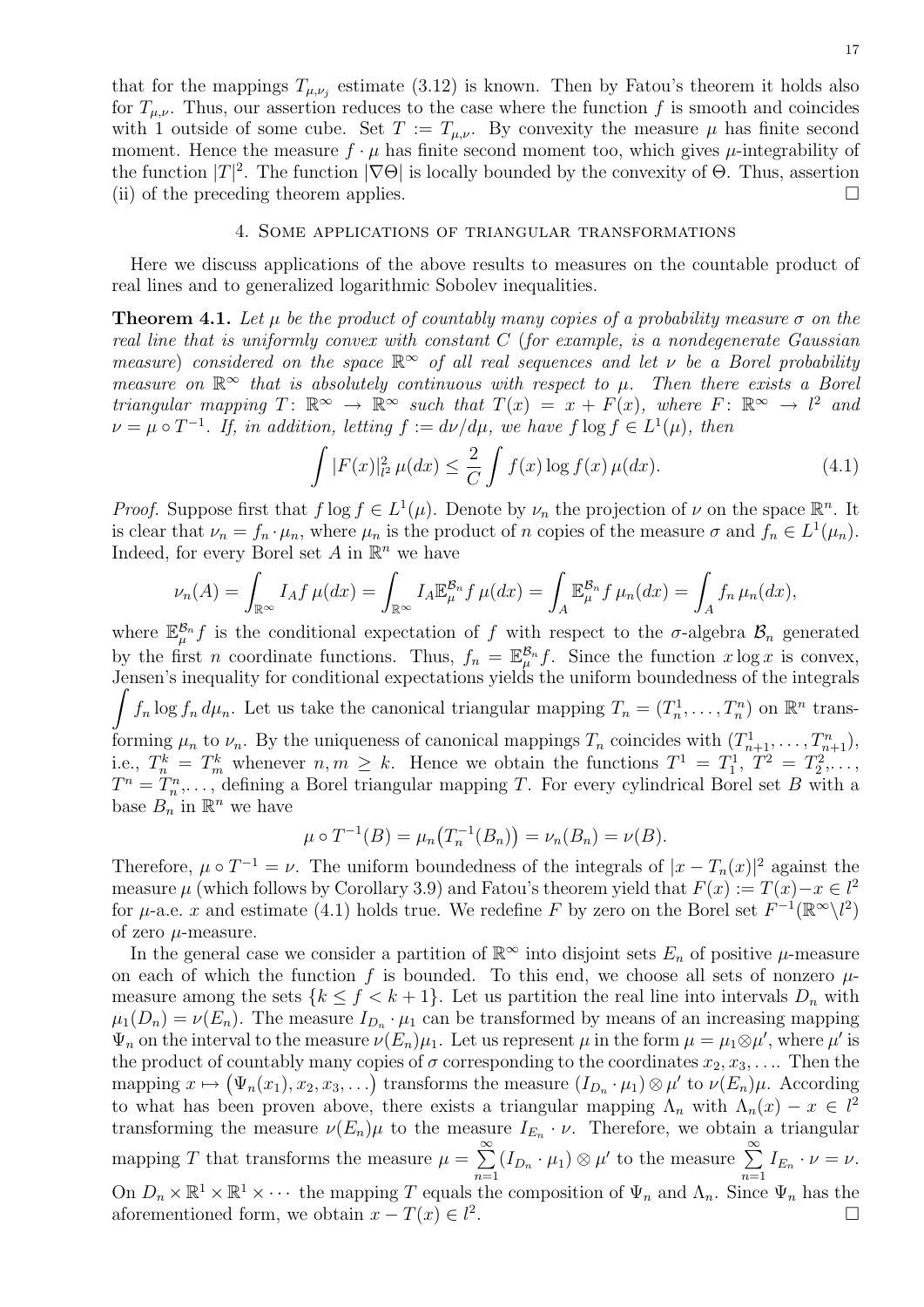**Corollary 4.2.** Let  $\gamma$  be a centered Radon Gaussian measure on a locally convex space X, let H be the Cameron–Martin space of the measure  $\gamma$ , let  $\{e_n\}$  be an orthogonal basis in H, and let  $\widehat{e_n}$ be the corresponding measurable linear functionals (see [3, Ch. 2]). Then for every probability measure  $\nu$  that is absolutely continuous with respect to the measure  $\gamma$ , there exists a Borel mapping  $T: X \to X$  of the form  $T(x) = x + F(x)$ , where  $F: X \to H$ , such that  $\nu = \gamma \circ T^{-1}$ and T is triangular with respect to  $\{e_n\}$ , i.e.,  $\widehat{e_n} \circ T$  is a Borel function of  $\widehat{e_1}, \ldots, \widehat{e_n}$ . In other words,  $(F(x), e_n)_H = \varphi_n(\widehat{e_1}(x), \ldots, \widehat{e_n}(x))$ , where  $\varphi_n$  is a Borel function on  $\mathbb{R}^n$ . Finally, if for  $f := d\nu/d\gamma$  we have  $f \log f \in L^1(\gamma)$ , then

$$
\int |F(x)|_H^2 \gamma(dx) \le 2 \int f(x) \log f(x) \gamma(dx).
$$

The established result means that every probability measure that is absolutely continuous with respect to  $\gamma$  is representable in the sense of Definition 2.7.1 in [22]. It remains unclear whether one can transform  $\gamma$  to any absolutely continuous probability measure  $\nu$  by an increasing triangular mapping or by a monotone mapping of the type considered in [11] if we do not impose additional conditions on f.

The method employed above is applicable to proving some generalizations of the logarithmic Sobolev inequality (cf. [9], [19]).

**Proposition 4.3.** Suppose we are given three probability measures  $\mu = \exp(-\Phi) dx$ ,  $f \cdot \mu$  and  $g \cdot \mu$  on  $\mathbb{R}^n$ , where  $f > 0$ ,  $g > 0$ ,  $\Phi$  is a function from the class  $C^2$  on  $\mathbb{R}^n$ , and  $f \log f$ ,  $g \log g \in$  $L^1(\mu)$ . Assume also that we are given canonical triangular locally Lipschitzian mappings  $T_f$ and  $T_g$ , where  $T_g$  has a locally Lipschitzian inverse mapping  $T_g^{-1}$ , such that  $\mu \circ T_f^{-1} = f \cdot \mu$  and  $\mu \circ T_g^{-1} = g \cdot \mu$ . Let  $T = (T_1, \ldots, T_n) := T_f \circ T_g^{-1}$ . Suppose that the functions

 $\partial_{x_i} T_i$ , log det DT,  $\partial_{x_i} \Phi(x) (T_i(x) - x_i)$ ,  $\partial_{x_i} g(x) (T_i(x) - x_i)$ 

are  $q \cdot \mu$ -integrable. Then there holds the inequality

$$
\int_{\mathbb{R}^n} (f \log f - g \log g) d\mu \ge \int_{\mathbb{R}^n} \langle \nabla g(T_g), T_f - T_g \rangle \frac{1}{g(T_g)} d\mu + \int_{\mathbb{R}^n} \langle \Lambda [e^{-\Phi}, T_f, T_g] (T_f - T_g), T_f - T_g \rangle d\mu.
$$

In particular, in the case  $f = 1$  we have  $T = T_g^{-1}$  and

$$
\int_{\mathbb{R}^n} g \log g \, d\mu \le - \int_{\mathbb{R}^n} \langle \nabla g(x), T(x) - x \rangle \, \mu(dx) \n- \int_{\mathbb{R}^n} \langle \Lambda[e^{-\Phi}, T(x), x] \big( T(x) - x \big), T(x) - x \rangle \, g(x) \mu(dx).
$$
\n(4.2)

*Proof.* Let  $T := T_f \circ T_g^{-1}$ . Since the mappings  $T_f$  and  $T_g$  are canonical, one has det  $DT > 0$ . In addition, it follows by the definition of T that  $f \cdot \mu = (g \cdot \mu) \circ T^{-1}$ . Therefore, equality (3.6) is fulfilled for T. Adding and subtracting  $\langle \nabla \Phi(x), T(x) - x \rangle$  on the right-hand side of (3.6) and integrating the obtained formula with respect to the measure  $q \cdot \mu$  we obtain the relationship

$$
\int_{\mathbb{R}^n} f \log f - g \log g \, d\mu = \int_{\mathbb{R}^n} \langle \nabla \Phi(x), T(x) - x \rangle g(x) \, \mu(dx) \n+ \int_{\mathbb{R}^n} \left[ \Phi(T(x)) - \Phi(x) - \langle \nabla \Phi(x), T(x) - x \rangle \right] g(x) \, \mu(dx) - \int_{\mathbb{R}^n} \log \det DT(x) g(x) \, \mu(dx).
$$

Let us transform the first integral on the right in the following way:

$$
\int_{\mathbb{R}^n} \langle \nabla \Phi(x), T(x) - x \rangle g(x) \,\mu(dx) = -\int_{\mathbb{R}^n} \langle g(x) \nabla e^{-\Phi(x)}, T(x) - x \rangle \, dx
$$
\n
$$
= -\int_{\mathbb{R}^n} \langle \nabla (g(x) e^{-\Phi(x)}), T(x) - x \rangle \, dx + \int_{\mathbb{R}^n} \langle e^{-\Phi(x)} \nabla g(x), T(x) - x \rangle \, dx.
$$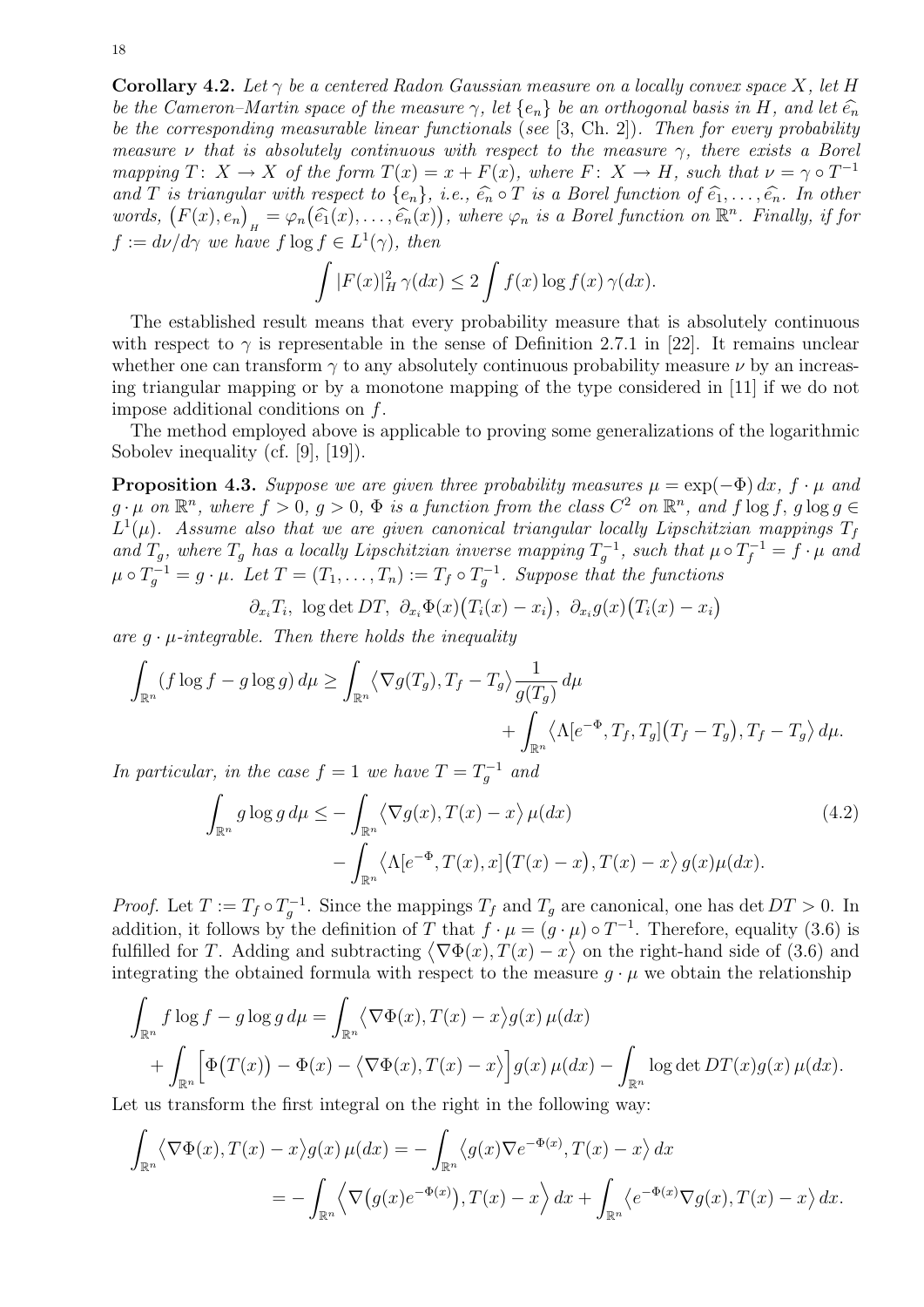Integrating by parts, which is possible under the imposed conditions according to [3, Theorem 5.1.2], we arrive at the equality

$$
-\int_{\mathbb{R}^n} \left\langle \nabla \left(g(x)e^{-\Phi(x)}\right), T(x) - x \right\rangle dx = \int_{\mathbb{R}^n} (\text{Tr}DT - n)g \, d\mu.
$$

By using identity (3.7) with  $a = T(x)$  and  $b = x$ , we obtain

$$
\int_{\mathbb{R}^n} \left[ \Phi(T(x)) - \Phi(x) - \langle \nabla \Phi(x), T(x) - x \rangle \right] g(x) \,\mu(dx)
$$
\n
$$
= \int_{\mathbb{R}^n} \left[ \int_0^1 s \langle D^2 \Phi(sx + (1 - s)T(x))(x - T(x)), x - T(x) \rangle \, ds \right] g(x) \,\mu(dx)
$$
\n
$$
= \int_{\mathbb{R}^n} \langle \Lambda[e^{-\Phi}, T(x), x](T(x) - x), T(x) - x \rangle g(x) \,\mu(dx)
$$
\n
$$
= \int_{\mathbb{R}^n} \langle \Lambda[e^{-\Phi}, T_f, T_g](T_f - T_g), T_f - T_g \rangle \, d\mu.
$$

By using the established equalities, after a change of variables we arrive at the final relationship

$$
\int_{\mathbb{R}^n} (f \log f - g \log g) d\mu = \int_{\mathbb{R}^n} \left\langle \nabla g(T_g), T_f - T_g \right\rangle \frac{1}{g(T_g)} d\mu \n+ \int_{\mathbb{R}^n} \left\langle \Lambda [e^{-\Phi}, T_f, T_g] \left( T_f - T_g \right), T_f - T_g \right\rangle d\mu + \int_{\mathbb{R}^n} (\text{Tr} DT - n - \log \det DT) g d\mu.
$$

As shown above,

$$
\int_{\mathbb{R}^n} (\text{Tr} DT - n - \log \det DT) g d\mu = - \int_{\mathbb{R}^n} \log \det_2 \left[ DT_f (DT_g)^{-1} \right] d\mu.
$$

Since for the triangular canonical mappings one has  $0 < det_2 \left[ DT_f(DT_g)^{-1} \right] \leq 1$ , the integral on the left-hand side of this equality is nonnegative. The proposition is proven.  $\Box$ 

**Theorem 4.4.** Let  $\mu$  be a probability measure on  $\mathbb{R}^n$  with a density of the form  $e^{-\Phi}$ , where  $\Phi$ is a smooth convex function with a nondegenerate second derivative. Let  $\psi$  be a smooth positive function such that  $\psi^2 \cdot \mu$  is a probability measure, and let T be the canonical triangular mapping transforming  $\psi^2 \cdot \mu$  to  $\mu$ . Then one has

$$
\operatorname{Ent}_{\mu}(\psi^2) \le \int_{\mathbb{R}^n} \left\langle \Lambda[e^{-\Phi}, T(x), x]^{-1} \left(\nabla \psi(x)\right), \nabla \psi(x) \right\rangle \mu(dx). \tag{4.3}
$$

*Proof.* Let  $g := \psi^2$ . Applying inequality (4.2), we obtain

$$
\int_{\mathbb{R}^n} g \log g \, d\mu \leq -\int_{\mathbb{R}^n} \langle \nabla g(x), T(x) - x \rangle \, \mu(dx)
$$
\n
$$
-\int_{\mathbb{R}^n} \langle \Lambda[e^{-\Phi}, T(x), x](T(x) - x), T(x) - x \rangle g(x) \, \mu(dx)
$$
\n
$$
= -\int_{\mathbb{R}^n} \left| \Lambda[e^{-\Phi}, T(x), x]^{1/2} (T(x) - x) + \frac{1}{2} \Lambda[e^{-\Phi}, T(x), x]^{-1/2} \left( \frac{\nabla g(x)}{g(x)} \right) \right|^2 g(x) \, \mu(dx)
$$
\n
$$
+ \frac{1}{4} \int_{\mathbb{R}^n} \langle \Lambda[e^{-\Phi}, T, x]^{-1} (\nabla g(x)), \frac{\nabla g(x)}{g(x)} \rangle \, \mu(dx)
$$
\n
$$
\leq \frac{1}{4} \int_{\mathbb{R}^n} \langle \Lambda[e^{-\Phi}, T(x), x]^{-1} (\nabla g(x)), \frac{\nabla g(x)}{g(x)} \rangle \, \mu(dx).
$$

Returning to  $\psi$  we arrive at estimate (4.3).

**Corollary 4.5.** Let  $\mu = \exp\left[-V\left(\sum_{i=1}^n p_i(x_i)\right)\right]$  be a probability measure on  $\mathbb{R}^n$ , where V and  $p_i$ are smooth even convex functions on the real line,  $p_i \geq 0$ , and V,  $p_i$  and  $p''_i$  are increasing on the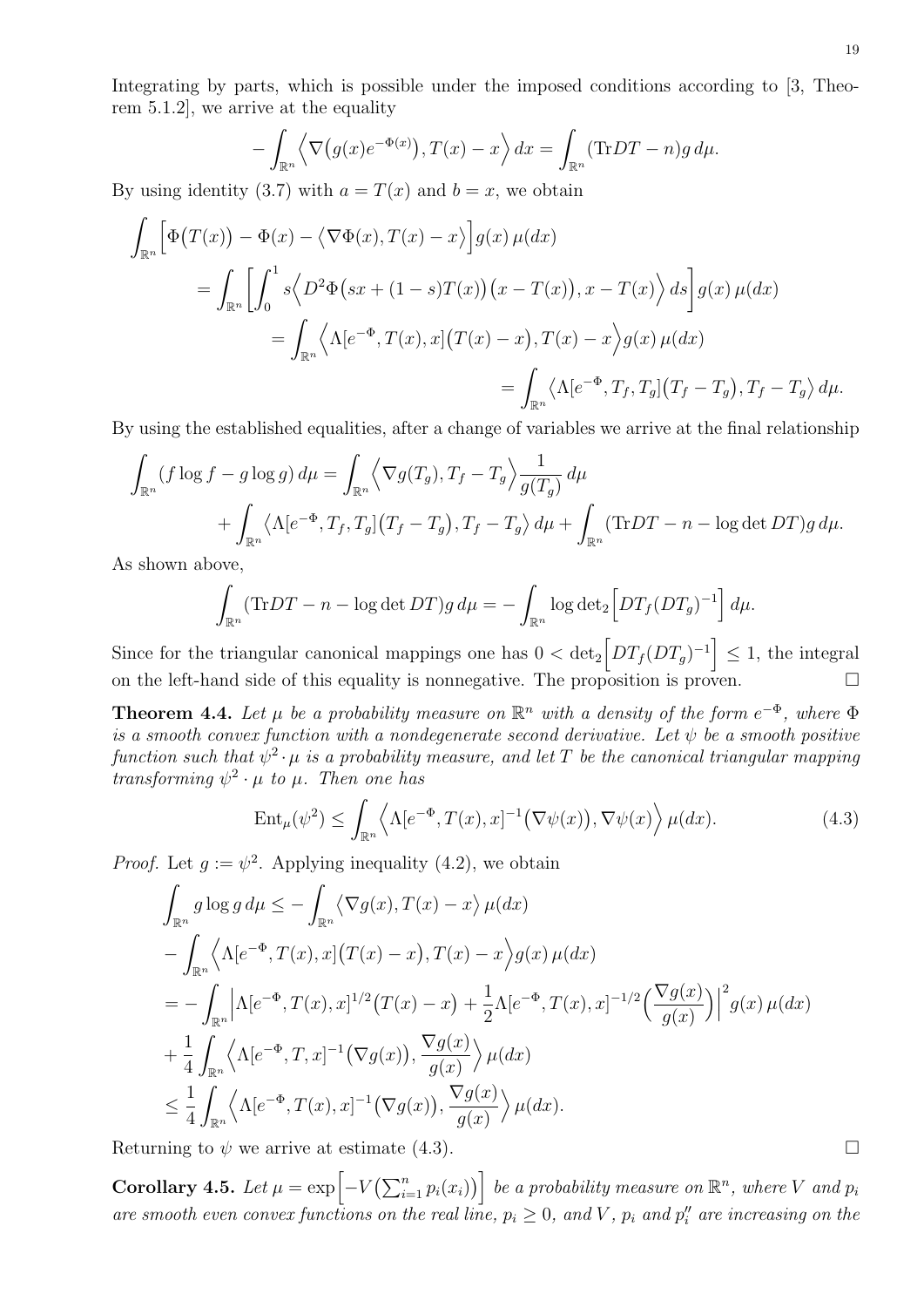20

half-line. Let  $\psi$  be a smooth function on  $\mathbb{R}^n$  that is invariant with respect to all transformations of the form  $(x_1, \dots, x_n) \mapsto (\pm x_1, \dots, \pm x_n)$ , and let  $\int \psi^2 d\mu = 1$ . Then

$$
\operatorname{Ent}_{\mu}(\psi^2) \le \int_{\mathbb{R}^n} \langle A \nabla \psi, \nabla \psi \rangle d\mu,
$$

where  $A(x)$  is the diagonal matrix with the numbers  $\left[\,\int^1$ 0  $sV'(\sum^n)$  $i=1$  $p_i(sx_i)$   $p''_k(sx_k) ds$   $^{-1}$ ,  $k =$  $1, \ldots, n$ , at the diagonal.

*Proof.* Let us consider the probability measure  $\psi^2 \cdot \mu$  and let  $\Phi = V\left(\sum_{i=1}^n p_i(x_i)\right)$ . We observe that

$$
\frac{\partial^2 \Phi}{\partial x_i \partial x_j} = V'' \Big( \sum_{k=1}^n p_k(x_k) \Big) \frac{\partial p_i}{\partial x_i} \frac{\partial p_j}{\partial x_j} + V' \Big( \sum_{k=1}^n p_k(x_k) \Big) p_i''(x_i) \delta_{ij}.
$$

It is clear that

$$
D^{2} \Phi \geq V'(\sum_{i=1}^{n} p_{i}(x_{i})) \operatorname{diag} \{p''_{1}(x_{1}), \cdots, p''_{n}(x_{n})\}.
$$

The invariance of  $\psi$  with respect to the transformations of the indicated form yields that the triangular mapping  $T = (T_1(x_1), T_2(x_1, x_2), \ldots, T_n(x_1, \ldots, x_n))$  that transforms the measure  $\psi^2 \cdot \mu$  to the measure  $\mu$  has the following property:  $T_i(x_1, \dots, x_{i-1}, -x_i) = -T_i(x_1, \dots, x_{i-1}, x_i)$ . Since the functions  $p_i$  and  $p''_i$  increase on the half-line, we obtain

$$
p_i((1-s)T_i(x) + sx_i) \ge p_i(sx_i), \quad p''_i((1-s)T_i(x) + sx_i) \ge p''_i(sx_i).
$$

Thus,  $\frac{\partial^2 \Phi}{\partial \rho^2}$  $\partial x_i\partial x_j$  $((1-s)T(x) + sx) \ge V'(\sum_{n=1}^{n}$  $i=1$  $p_i(sx_i)\big)p_i''(sx_i)\delta_{ij}.$  Since  $A(x)$  is the diagonal matrix

with the numbers  $\left\lceil \int_1^1 \right\rceil$  $\boldsymbol{0}$  $sV'(\sum^n)$  $i=1$  $p_i(sx_i)$   $p_k''(sx_k)$   $ds$   $\Big]^{-1}$  at the diagonal, one has

$$
\int_0^1 sD^2 \Big[ V\Big(\sum_{i=1}^n p_i(x_i)\Big) \Big] \big((1-s)T(x)+sx\big) ds \ge A(x)^{-1}.
$$

Therefore,  $\Lambda \left[\exp\left(-V\left(\sum_{i=1}^n p_i(x_i)\right)\right), T(x), x\right]^{-1} \leq A(x)$ , and our assertion follows by the pre- $\Box$  ceding theorem.

Some other results close to this work are obtained in [5], [6], where the infinite dimensional case is considered, in particular, transformations of uniformly convex and Gaussian measures on infinite dimensional spaces, and in [17], where gradient type mappings are studied.

### **REFERENCES**

- [1] Aleksandrova D.E. Convergence of triangular transformations of measures. Theory Probab. and Appl. (to appear)
- [2] Bobkov S.G. Large deviations via transference plans. Advances in Math. Research. V. 2. P. 151–175. Nova Sci. Publ., New York, 2003.
- [3] Bogachev V.I. Gaussian measures. Amer. Math. Soc., Providence, Rhode Island, 1998.
- [4] Bogachev V.I. Foundations of measure theory, v. 1,2. Regular and Chaotic Dynamics, Moscow, 2003.
- [5] Bogachev V.I., Kolesnikov A.V. Nonlinear transformations of convex measures and entropy of the Radon– Nikodym densities. Dokl. Russian Acad. Sci. 2004. V. 397, N 2. P. 155–159 (in Russian); English transl.: Dokl. Math. 2004. V. 70, N 1. P. 524–528.
- [6] Bogachev V.I., Kolesnikov A.V. On nonlinear transformations of convex measures. BiBoS Preprint 03-12- 138, Universität Bielefeld, 14 pp.
- [7] Bogachev V.I., Kolesnikov A.V., Medvedev K.V. On triangular transformations of measures. Dokl. Russian Acad. Sci. 2004. V. 396, N 6. P. 727–732 (in Russian); English transl.: Dokl. Math. 2004. V. 69, N 3. P. 438– 442.